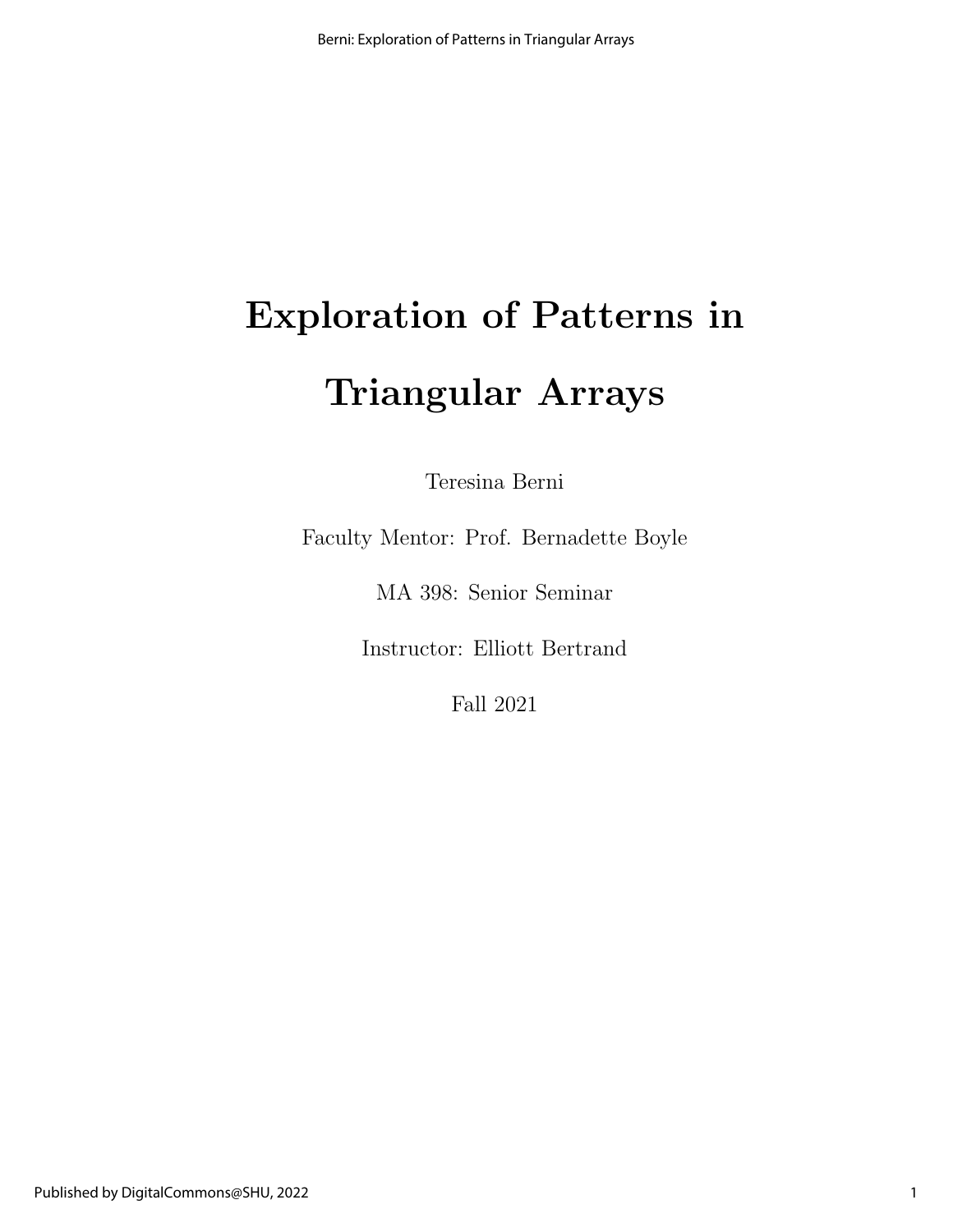#### Abstract

Triangular arrays are a method for arranging coefficients of polynomials in a way that allows mathematicians to find and prove patterns within them. While some arrays, like Pascal's Triangle, are widely known and explored, other triangular arrays, like the Factorial Triangle and Euler's Number Triangle, are less known. We will explore the patterns within the aforementioned lesser known arrays.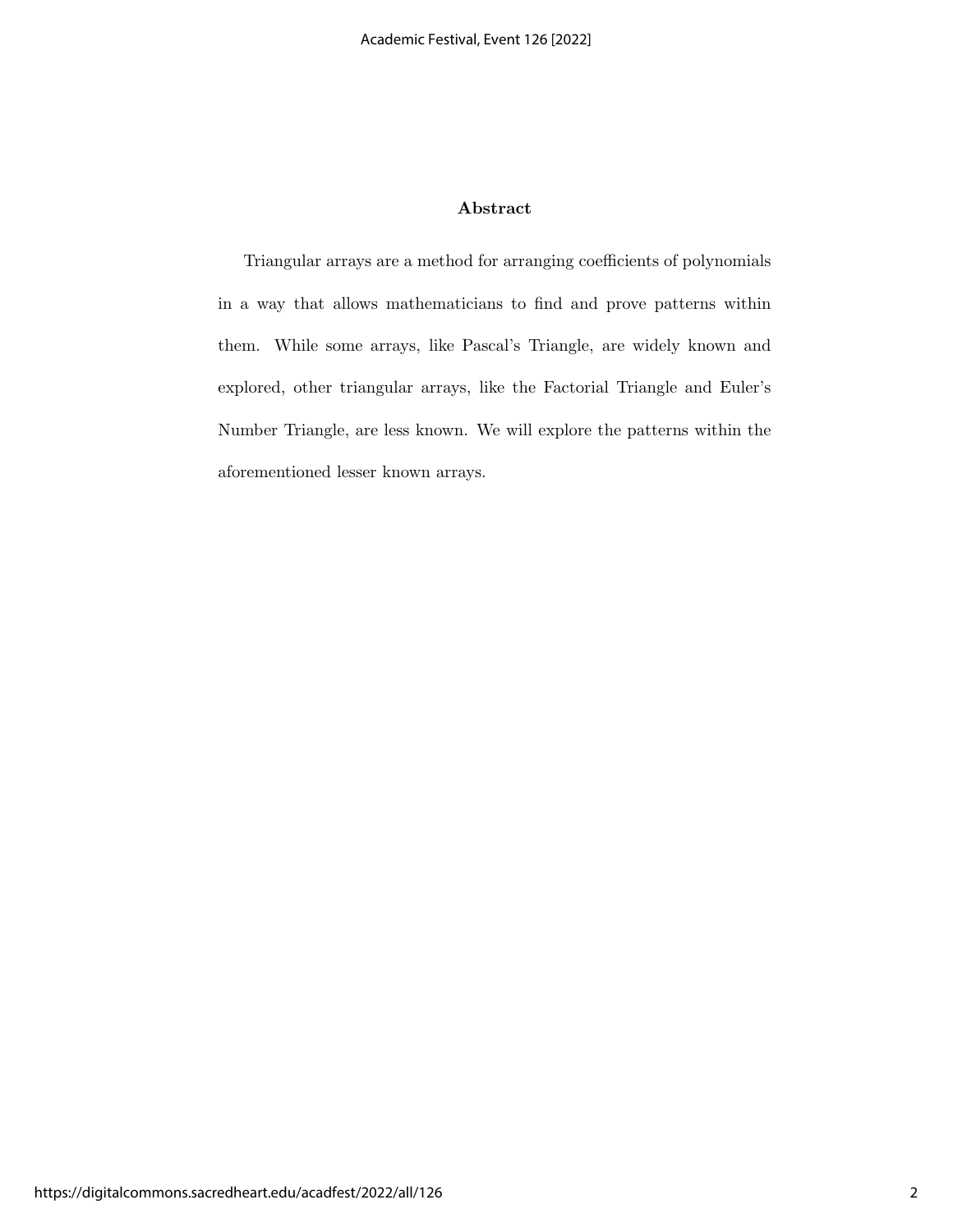## 1 Introduction

Triangular arrays are used by algebraists to model the coefficients of polynomials. Of the triangular arrays that have been studied, perhaps the most popular is Pascal's triangle. Despite the name, Blaise Pascal, after whom the triangle is named after, was not the first mathematician to arrange numbers in the order they are found in the triangle. The Chinese algebraist Chu Shi-kie was the first to arrange the coefficients in the 1300s [6]. However, Pascal's triangle wasn't officially published until 1527 when it appeared in The Arithmetic of Apianus, a book by an Petrus Apianus [6]. The array was published and explored by several other mathematicians before Pascal published his findings (posthumously). When Pascal published the array, it appeared in its familliar form, which is different than previous examples of it, along side the many patterns found in the triangle [1]. One of the more important ideas in this book was the Binomial Theorem we currently use for positive integral exponents [1]. This theorem helps us expand binomials of the form  $(a + b)^n$  where n corresponds to the row number of Pascal's triangle (where the number of the first row equals 0) [1]. For example,  $(a+b)^3 = a^3 + 3a^2b + 3ab^2 + b^3$  where the coefficients of the variables are the entries to the fourth row of Pascal's triangle [1]. If we were given the equation  $(x+2)^3$ , we could use this theorem to quickly expand it to  $x^3 + 3(2)x^2 + 3(2^2)x + 2^3$  by setting  $a = x$  and  $b = 2$ . This is just one example of how triangular arrays may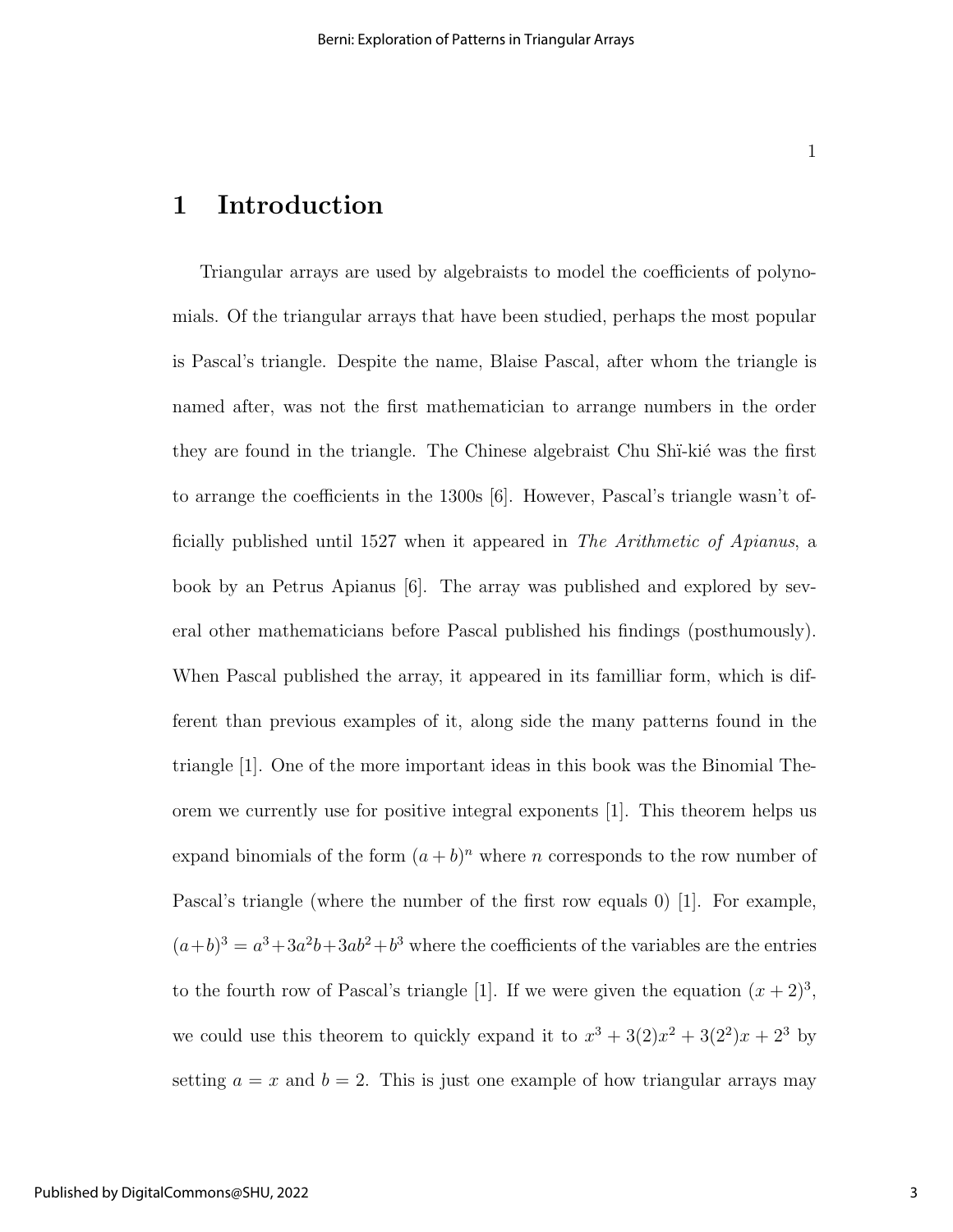help in solving polynomials.

Asides from Pascal's Triangle, there are other triangular arrays that have been discovered and explored throughout history. Among these are Lucas Triangle, Bell's Triangle, the Factorial Triangle, and Euler's Number Triangle. In this paper we will explore the patterns present in the Factorial Triangle and Euler's Number Triangle. Interestingly, these triangles can be modeled by more than one equation. Each array has a recursive equation and an equation that relates to the corresponding polynomial. It is from the equation that connects the entries of the arrays to their respective polynomial that these arrays derive their importance. Instead of having to calculate out complicated polynomials, one could simply use the entries of the array (similar to how Pascal's Triangle can be used for binomial expansion). In this paper we will use the recursive equation for each array as its definition and then prove its relation to the secondary equation.

## 2 Preliminaries

#### 2.1 Triangular Arrays

Triangular arrays are arrays of variables that are double-indexed. First they are indexed by the row, then by the number of places from the left. Thus, trian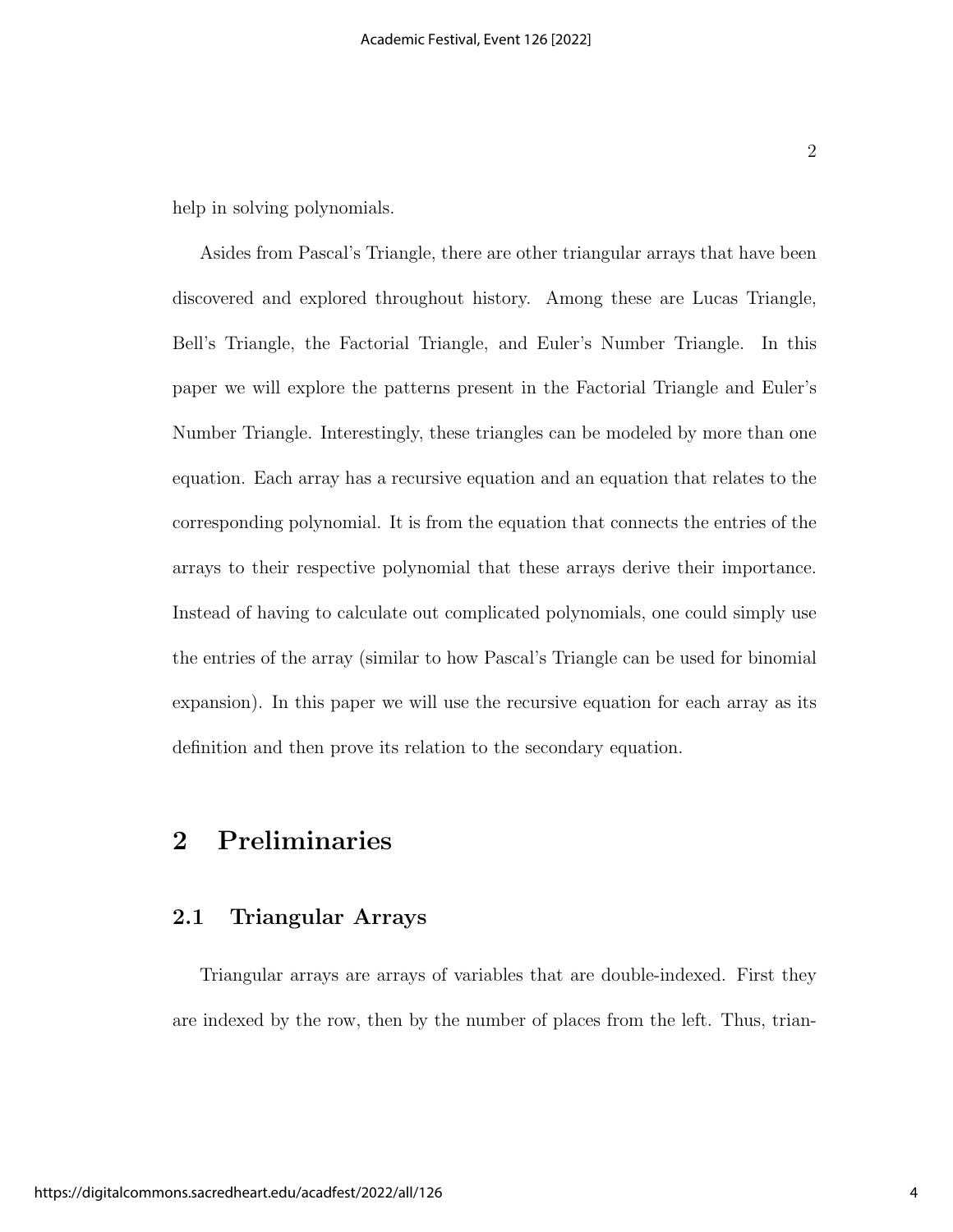gular arrays follow the form

$$
X_{1,1}
$$
\n
$$
X_{2,1}
$$
\n
$$
X_{3,1}
$$
\n
$$
X_{3,2}
$$
\n
$$
X_{3,3}
$$
\n
$$
\vdots
$$
\n
$$
X_{i,1}
$$
\n
$$
X_{i,2}
$$
\n
$$
\dots
$$
\n
$$
X_{i,i}
$$
\n
$$
X_{i,i}
$$

where  $i \in \mathbb{N}$  and  $i \geq 1$ . We know that i must be a natural number because we are dealing with places, which are only positive counting numbers [5].

#### 2.2 Naming

For each array, we will maintain a consistent naming pattern. Each entry in the Factorial Triangle will be denoted as  $A_{i,j}$  and  $B_{i,j}$  for Euler's Number Triangle, where  $i$  denotes the row number and  $j$  denotes the number of entries from the left. Additionally, due to the triangular shape of the array, each row number also denotes the number of possible entries in each row. Thus we will be using  $i = 1$  as the first value of i since the first row must have at least one entry. Hence,  $i \geq 1$ . Similarly,  $j \geq 1$ . Along these same lines,  $j \leq i$ , since we cannot have more entries from the left than there are entries in a row.

These observations result in the following equations for both triangular arrays: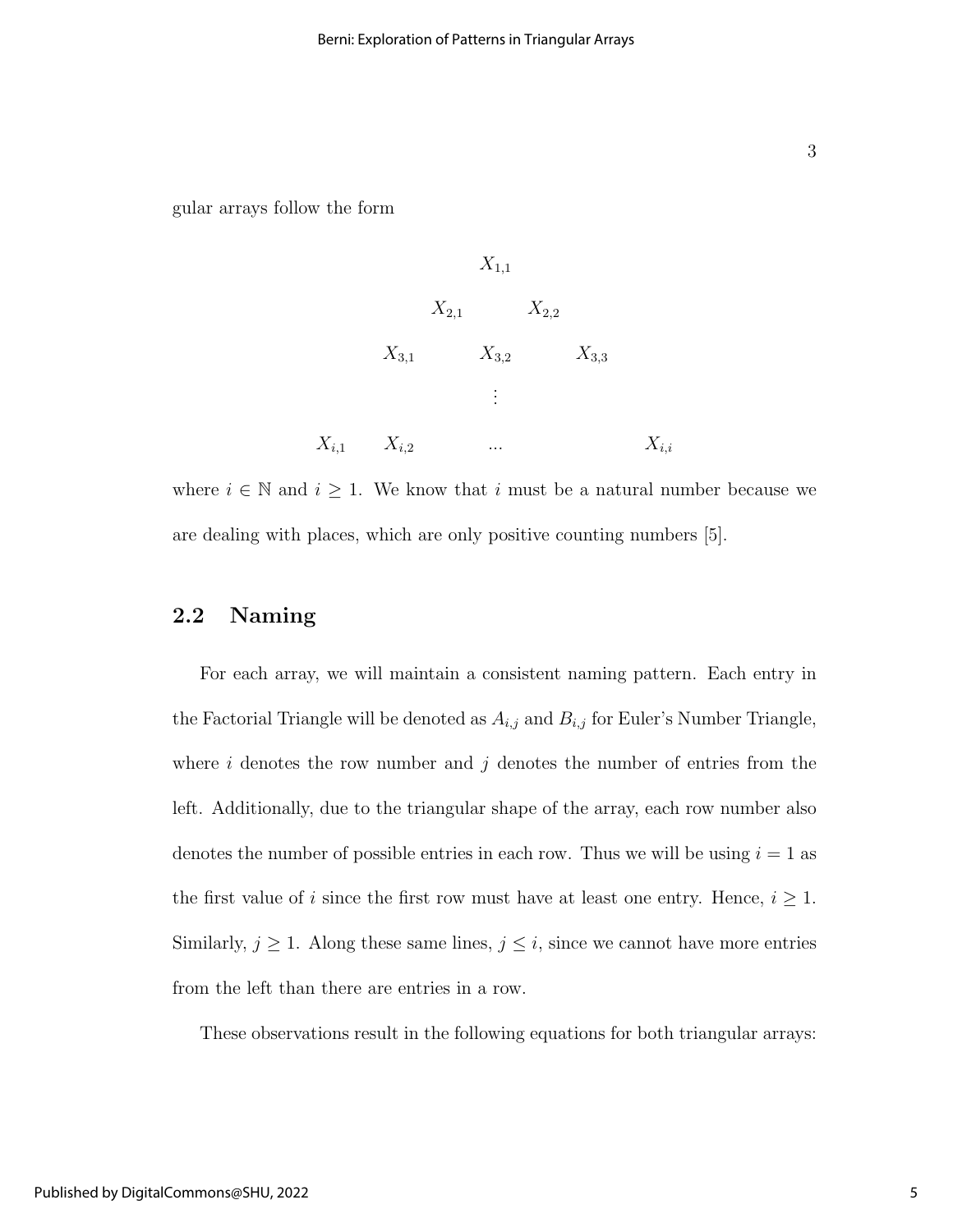4

$$
X_{i,j} = 0 \text{ if } i < 1 \tag{1}
$$

$$
X_{i,j} = 0 \text{ if } j < 1 \tag{2}
$$

$$
X_{i,j} = 0 \text{ if } j > i \tag{3}
$$

# 3 The Factorial Triangle

The first triangular array that we will look at is the Factorial Triangle. This triangle was discovered by Steven Schwartzman in the 1980s. He based his work on the then recent work of Kenneth Kundert who had discussed synthetic multiplication for  $(a_nx^n + a_{n-1}x^{n-1} + ... + a_1x + a_0)(x+k)$  [4]. The first five rows of this array are below.



We will define this triangle by the recursive equation:

$$
A_{i,j} = [A_{i-1,j-1} * (i-1)] + A_{i-1,j}
$$
, where  $A_{1,1} = 1$ .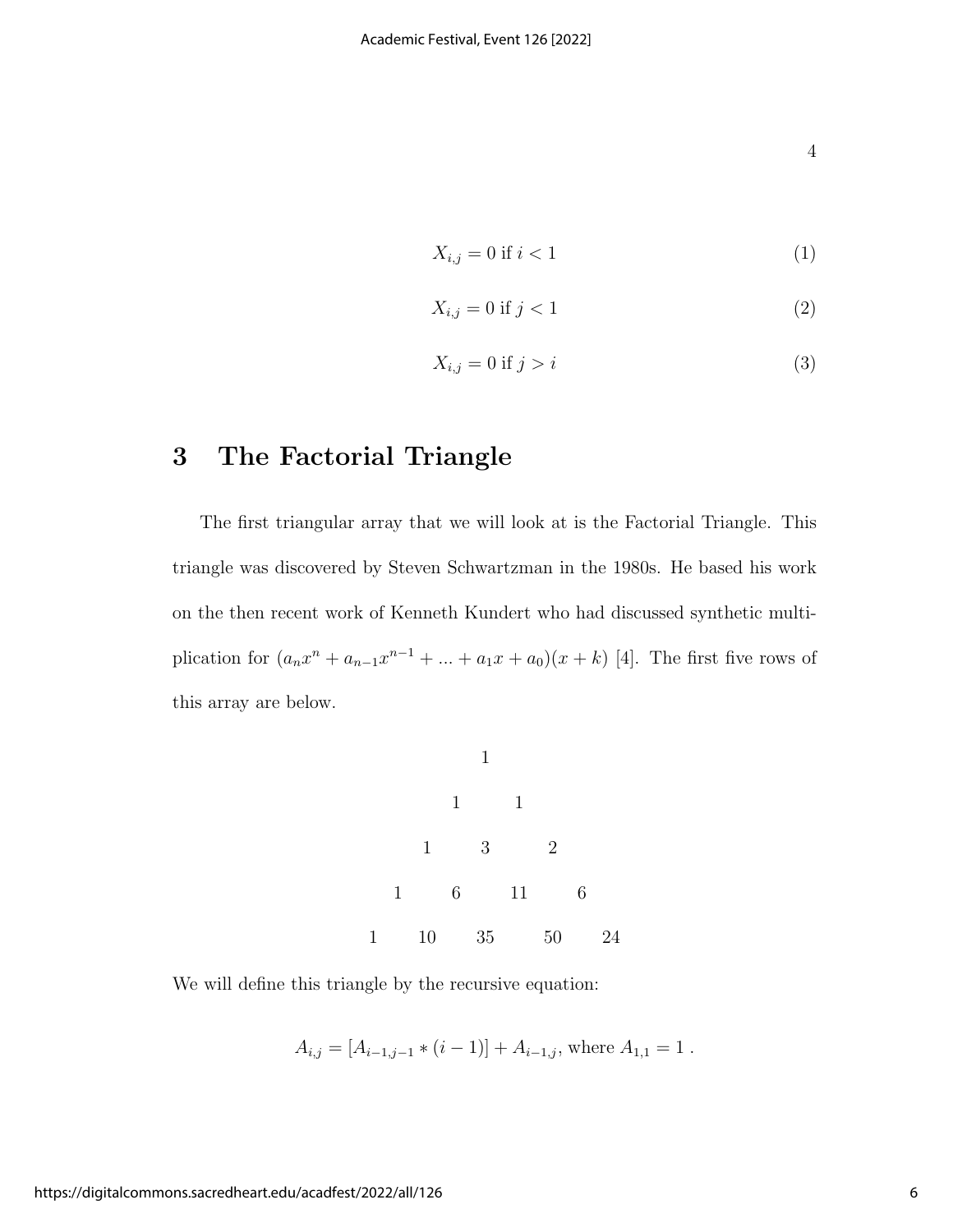### 3.1 Specific Entries

There are several patterns in this triangle regarding specific entries of each row. These entries can be found using simpler equations rather than the equation used to define the whole array. In other words, for these entries secondary, nonrecursive equations can be used, but these equations do not necessarily work for other entries.

A noticeable pattern of the Factorial Triangle is that the first entry of every row is one, which we will prove here.

**Lemma 3.1.1**  $A_{i,1} = 1$  for all  $i \ge 1$ .

*Proof.* We will prove this directly. Let us consider  $A_{i,1}$ ,  $i \geq 1$ .

$$
A_{i,1} = [A_{i-1,0} * (i-1)] + A_{i-1,1}
$$
  
= [0 \* (i - 1)] + A\_{i-1,1}   

$$
A_{i-1,0} = 0
$$
 by Equation 2  
= A<sub>i-1,1</sub>

Since this is true for all  $i \geq 1$ , we find

$$
A_{i,1} = A_{i-1,1} = A_{i-2,1} = \dots = A_{1,1} = 1.
$$

Hence, our desired result.

Another pattern that can be discerned in the Factorial Triangle is the second entry of every row can be found by adding the previous row's second entry with the previous entry's row number. In other words,  $A_{i,2} = A_{i-1,2} + (i-1)$ .

 $\Box$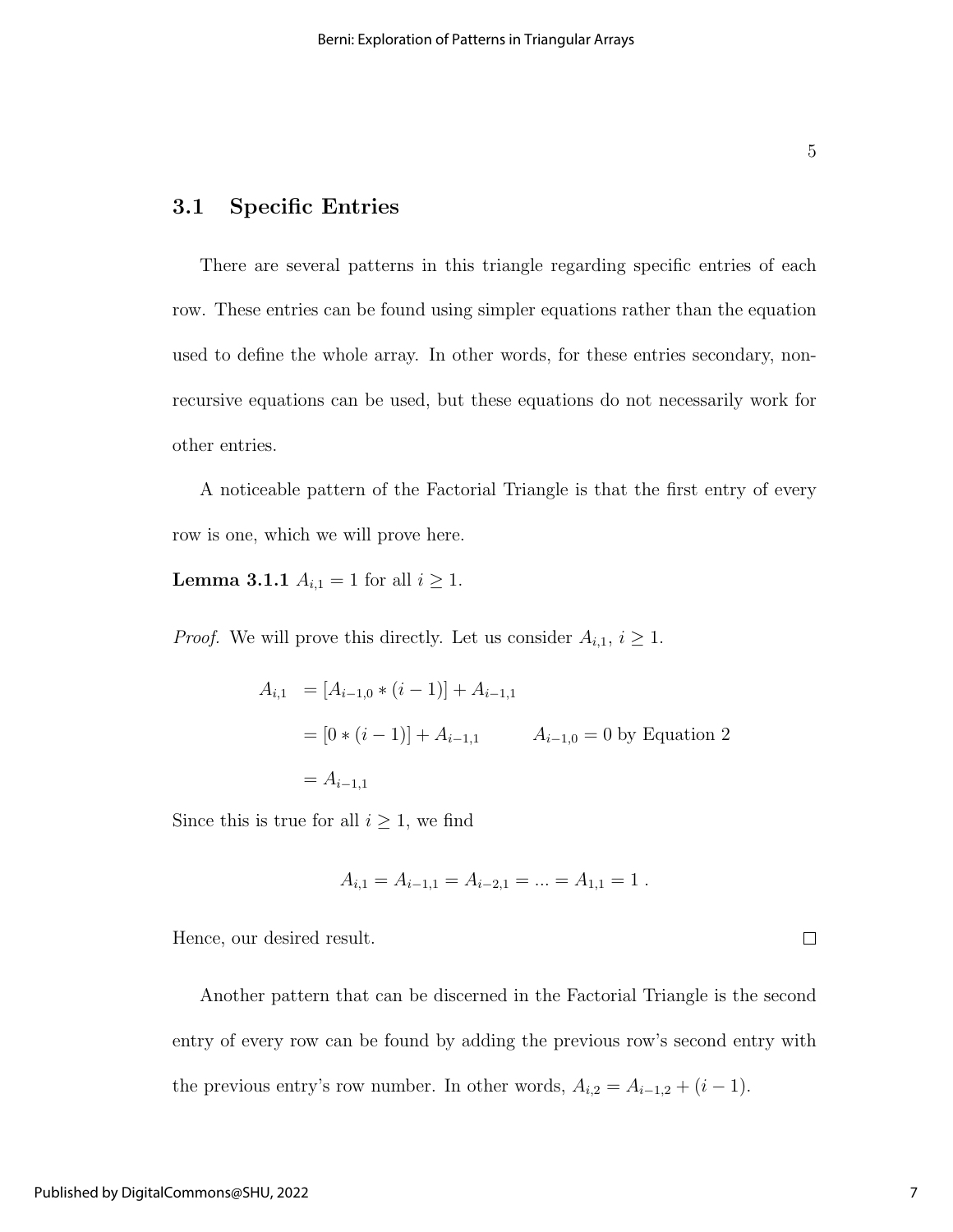| ۰, |         | I |
|----|---------|---|
| ٦  |         |   |
|    | ¢<br>۰. | I |

 $\Box$ 

Lemma 3.1.2  $A_{i,2} = A_{i-1,2} + (i-1)$  for all  $i \ge 1$ .

*Proof.* Let us consider  $A_{i,2}$ .

$$
A_{i,2} = [(A_{i-1,2-1} * (i-1)] + A_{i-1,2}
$$
  
=  $(i - 1)A_{i-1,1} + A_{i-1,2}$   
=  $(i - 1)(1) + A_{i-1,2}$   $A_{i-1,1} = 1$  by Lemma 3.1.1  
 $A_{i,2} = A_{i-1,2} + (i - 1)$ 

Hence our desired result.

**Example 3.1.3** Let us consider  $A_{3,2}$  as an example of this Lemma. Thus we have

$$
A_{3,2} = A_{2,2} + (3 - 1) \qquad 1
$$
  
= 1 + 2 \qquad 1 \qquad 1  
= 3 \qquad 1 \qquad 3 \qquad 2

Observe that the answer we got from Lemma 3.1.2 is matches the second entry of the third row (in bold).

Another noticeable pattern in the Factorial Triangle is that the last entry of every row is equal to the factorial of the previous row, which we will prove here. **Lemma 3.1.4**  $A_{i,i} = (i-1)!$  for all  $i \ge 1$ .

Proof. We will proceed with proof by induction.

*Base Case*: By definition  $A_{1,1} = 1$  and we see that  $(1 - 1)! = 0! = 1$ .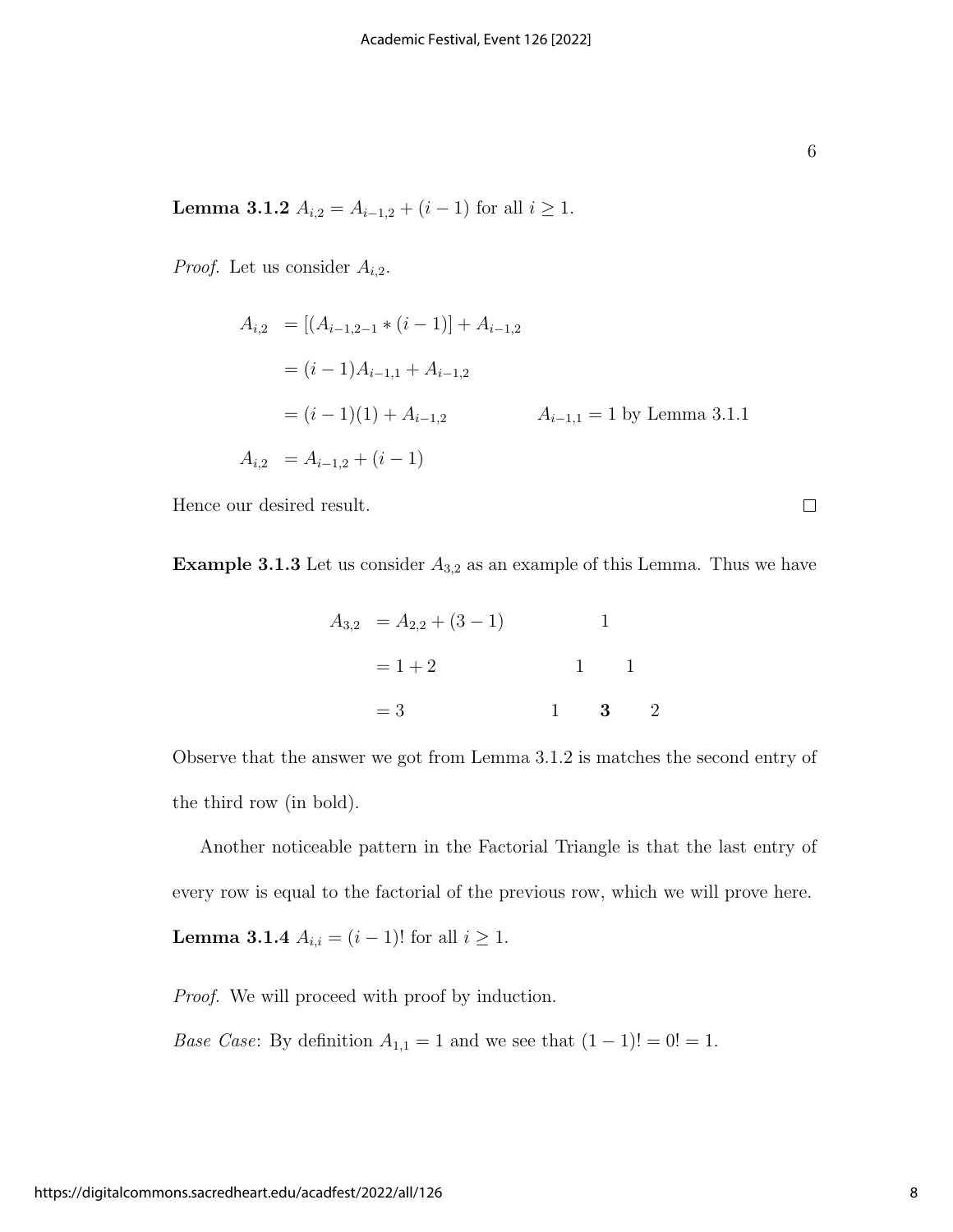Induction Hypothesis: Let  $k \in \mathbb{N}$ ,  $k > 0$  and suppose  $A_{k,k} = (k-1)!$ . We will show that  $A_{(k+1),(k+1)} = k!$ 

$$
A_{(k+1),(k+1)} = [A_{(k+1)-1,(k+1)-1} * ((k+1) - 1)] + A_{(k+1)-1,k+1}
$$
  
\n
$$
= [A_{k,k} * (k)] + A_{k,k+1} \qquad A_{k,k} = (k-1)! \text{ by the Induction Hypothesis}
$$
  
\n
$$
= [(k-1)! * k] + 0 \qquad A_{k,k+1} = 0 \text{ by Equation 3}
$$
  
\n
$$
= k!
$$

Thus we have shown that if  $A_{k,k} = (k-1)!$  then  $A_{(k+1),(k+1)} = k!$ 

Hence our desired result.

**Example 3.1.5** Let us consider  $A_{4,4}$  as an example for this Lemma. Thus we have

$$
A_{4,4} = (4-1)!
$$
  
= 3!  
= 6  
  

$$
1
$$
  

$$
1
$$
  

$$
1
$$
  

$$
1
$$
  

$$
1
$$
  

$$
1
$$
  

$$
1
$$
  

$$
1
$$
  

$$
1
$$
  

$$
1
$$
  

$$
2
$$
  

$$
1
$$
  

$$
6
$$
  

$$
11
$$
  

$$
6
$$
  

$$
11
$$
  

$$
6
$$
  

$$
11
$$
  

$$
6
$$
  

$$
11
$$
  

$$
6
$$
  

$$
11
$$
  

$$
16
$$

Observe that the answer we got from Lemma 3.1.3 is matches the last entry of the fourth row (in bold).

 $\Box$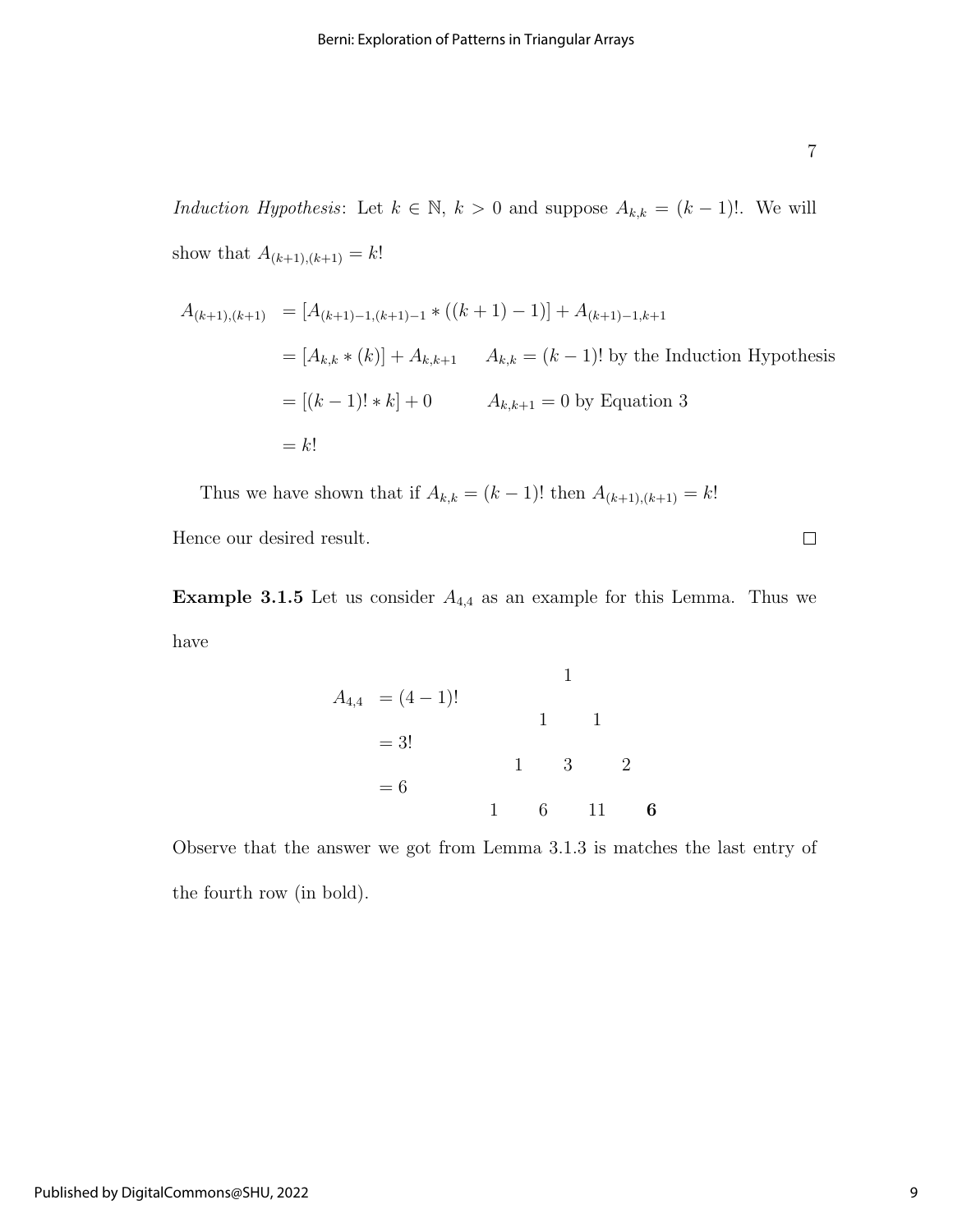## 3.2 Another Equation for the Factorial Triangle

In addition to the equation used to define this triangular array, there is another equation which can model the entries of this array,

$$
\prod_{n=0}^{i-1} (x+n) = A_{i,1} * x^{i} + A_{i,2} * x^{i-1} + \dots + A_{i,i-1} * x^{2} + A_{i,i} * x
$$
 where  $i \in \mathbb{N}$ .

In this instance, the coefficients of the resulting polynomial are the corresponding entries to the array.

**Example 3.2.1** For example, let us consider  $i = 3$ . By the purposed equation we see

$$
\Pi_{n=0}^{2}(x+n) = (x+0)(x+1)(x+2) \qquad 1 \qquad 1
$$

$$
= x^{3} + 3x^{2} + 2x \qquad 1 \qquad 3 \qquad 2
$$

$$
1 \qquad 6 \qquad 11 \qquad 6
$$

Note the coefficients in the above polynomial correspond to the third row of the Factorial Triangle, as indicated in bold. We will investigate this equation for all natural numbers  $i \geq 1$ .

Theorem 3.2.2:

$$
\prod_{n=0}^{i-1} (x+n) = A_{i,1} * x^{i} + A_{i,2} * x^{i-1} + \dots + A_{i,i-1} * x^{2} + A_{i,i} * x
$$

for all  $i \geq 1$  where  $A_{i,j}$  are the respective entries of the Factorial Triangle.

*Proof.* : We will proceed with proof by induction.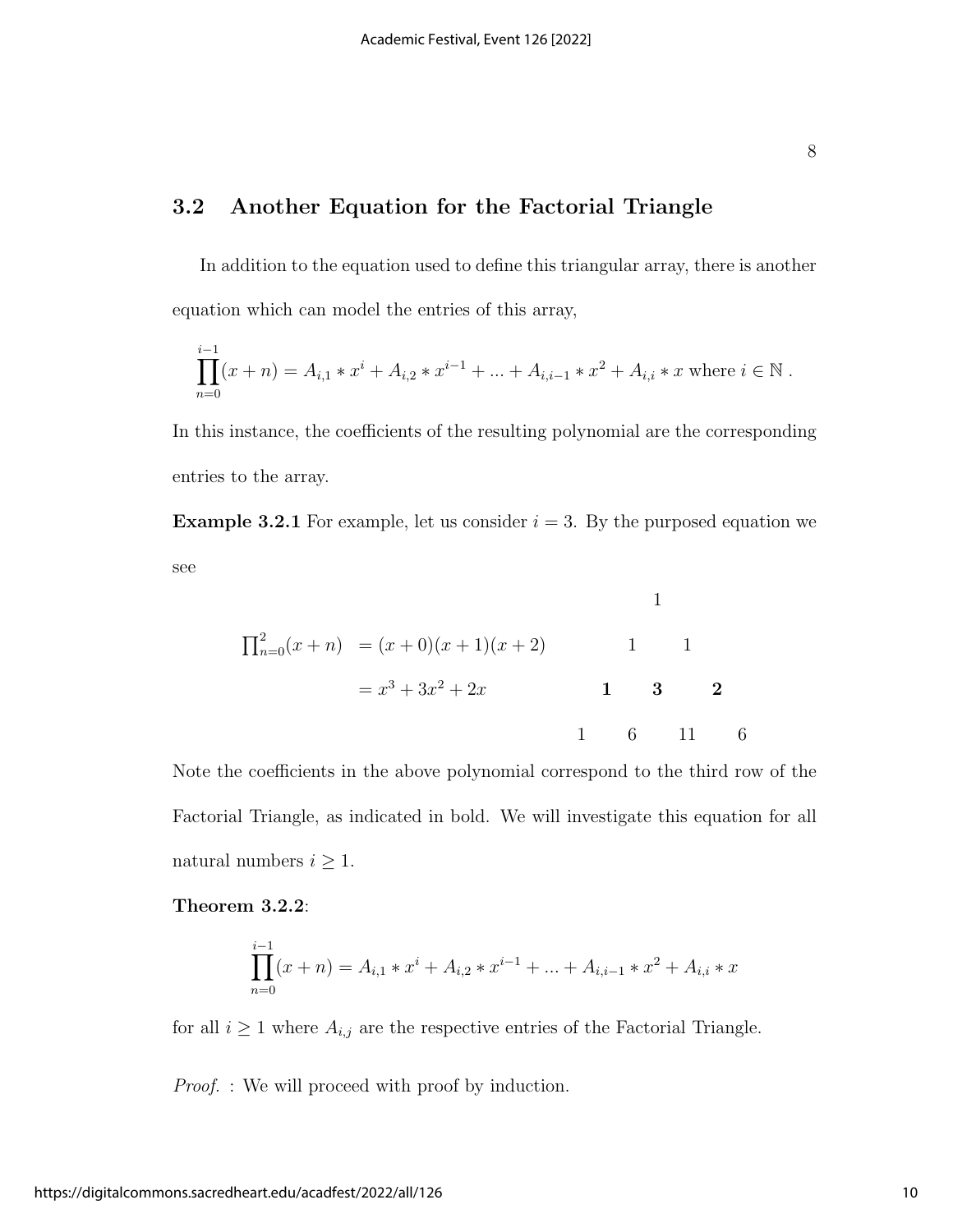*Base Case*: By definition  $A_{1,1} = 1$ . Using the proposed equation we find  $(x+0) =$  $\boldsymbol{x}$  where  $\boldsymbol{x}$  has a coefficient of one. Thus our base case is true.

Induction Hypothesis: Let  $k \in \mathbb{N}$ ,  $k > 0$  and suppose

$$
\prod_{n=0}^{k-1} (x+n) = A_{k,1} * x^k + A_{k,2} * x^{k-1} + \dots + A_{k,k-1} * x^2 + A_{k,k} * x.
$$

We will show that

$$
\prod_{n=0}^{k} (x+n) = A_{k+1,1} * x^{k+1} + A_{k+1,2} * x^{k} + \dots + A_{k+1,k} * x^{2} + A_{k+1,k+1} * x.
$$

Observe that

$$
\prod_{n=0}^{k} (x+n) = \left[ \prod_{n=0}^{k-1} (x+n) \right] * (x+k).
$$

Thus, by the induction hypothesis,

$$
\prod_{n=0}^{k} (x + n) = [A_{k,1} * x^{k} + A_{k,2} * x^{k-1} + A_{k,3} * x^{k-2} + ... + A_{k,k-2} * x^{3} + A_{k,k-1} * x^{2}
$$
  
+  $A_{k,k} * x$ ]\*  $(x + k)$   
=  $A_{k,1} * x^{k+1} + kA_{k,1} * x^{k} + A_{k,2} * x^{k} + kA_{k,2} * x^{k-1} + A_{k,3} * x^{k-1}$   
+  $kA_{k,3} * x^{k-2} + ... + A_{k,k-2} * x^{4} + kA_{k,k-2} * x^{3} + A_{k,k-1} * x^{3}$   
+  $kA_{k,k-1} * x^{2} + A_{k,k} * x^{2} + kA_{k,k} * x$   
=  $A_{k,1} * x^{k+1} + (kA_{k,1} + A_{k,2}) * x^{k} + (kA_{k,2} + A_{k,3}) * x^{k-1}$   
+  $(kA_{k,3} + A_{k,4}) * x^{k-2} + ... + (kA_{k,k-3} + A_{k,k-2}) * x^{4}$   
+  $(kA_{k,k-2} + A_{k,k-1}) * x^{3} + (kA_{k,k-1} + A_{k,k}) * x^{2} + kA_{k,k} * x$ .

Notice that  $(kA_{k,j-1} + A_{k,j})x^{k-j+2} = A_{k+1,j}(x^{k-j+2})$  for each  $2 \le j \le k$ . This is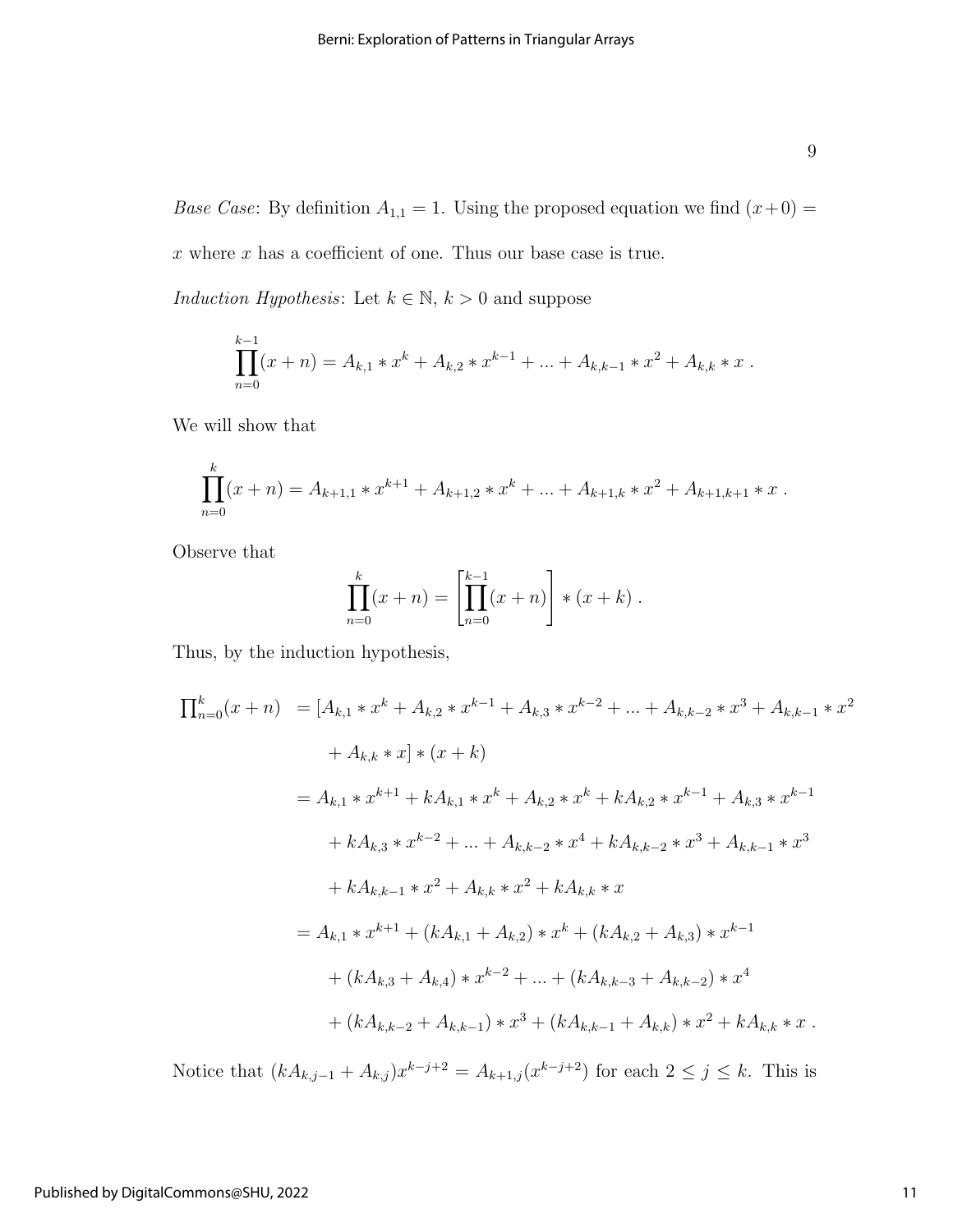true since

$$
A_{k+1,j} = [(A_{(k+1)-1,j-1} * ((k+1) - 1)] + A_{(k+1)-1,j}]
$$
  
=  $A_{k,j-1}(k) + A_{k,j}$ .

This equation also applies for the coefficients of the  $x^{k+1}$  and x terms (which are special cases due to having only one term). For  $A_{k,1}x^{k+1}$  we see that the coefficient is referring to the first term of the  $k^{th}$  row. By Lemma 3.1.1, we know that  $A_{k,1} = A_{k+1,1} = 1$ . Thus,  $A_{k,1}x^{k+1} = A_{k+1,1}x^{k+1}$ . For the last term,  $(kA_{k,k}) * x$ , we will show that  $A_{k+1,k+1} = kA_{k,k}$ .

$$
A_{k+1,k+1} = [A_{(k+1)-1,(k+1)-1} * ((k+1) - 1] + A_{(k+1)-1,k+1}
$$
  
=  $A_{k,k} * (k) + A_{k,k+1}$   $A_{k,k+1} = 0$  by Equation 3.  
=  $kA_{k,k}$ 

We can replace the coefficients with the corresponding  $A_{k+1,j}$  values, yielding

$$
\prod_{n=0}^{k} (x+n) = A_{k+1,1} * x^{k+1} + A_{k+1,2} * x^{k} + A_{k+1,3} * x^{k-1} + A_{k+1,4} * x^{k-2}
$$
  
+ ... +  $A_{k+1,k-2} * x^{4} + A_{k+1,k-1} * x^{3} + A_{k+1,k} * x^{2} + A_{k+1,k+1} * x$ .

Note this is an expanded definition of  $\prod_{n=0}^{k}(x + n)$  that we were trying to prove. Hence our desired result.  $\Box$ 

## 4 Euler's Number Triangle

The next triangular array that we will look at is Euler's number triangle. This triangle consists of the Eulerian Numbers from which the coefficients of the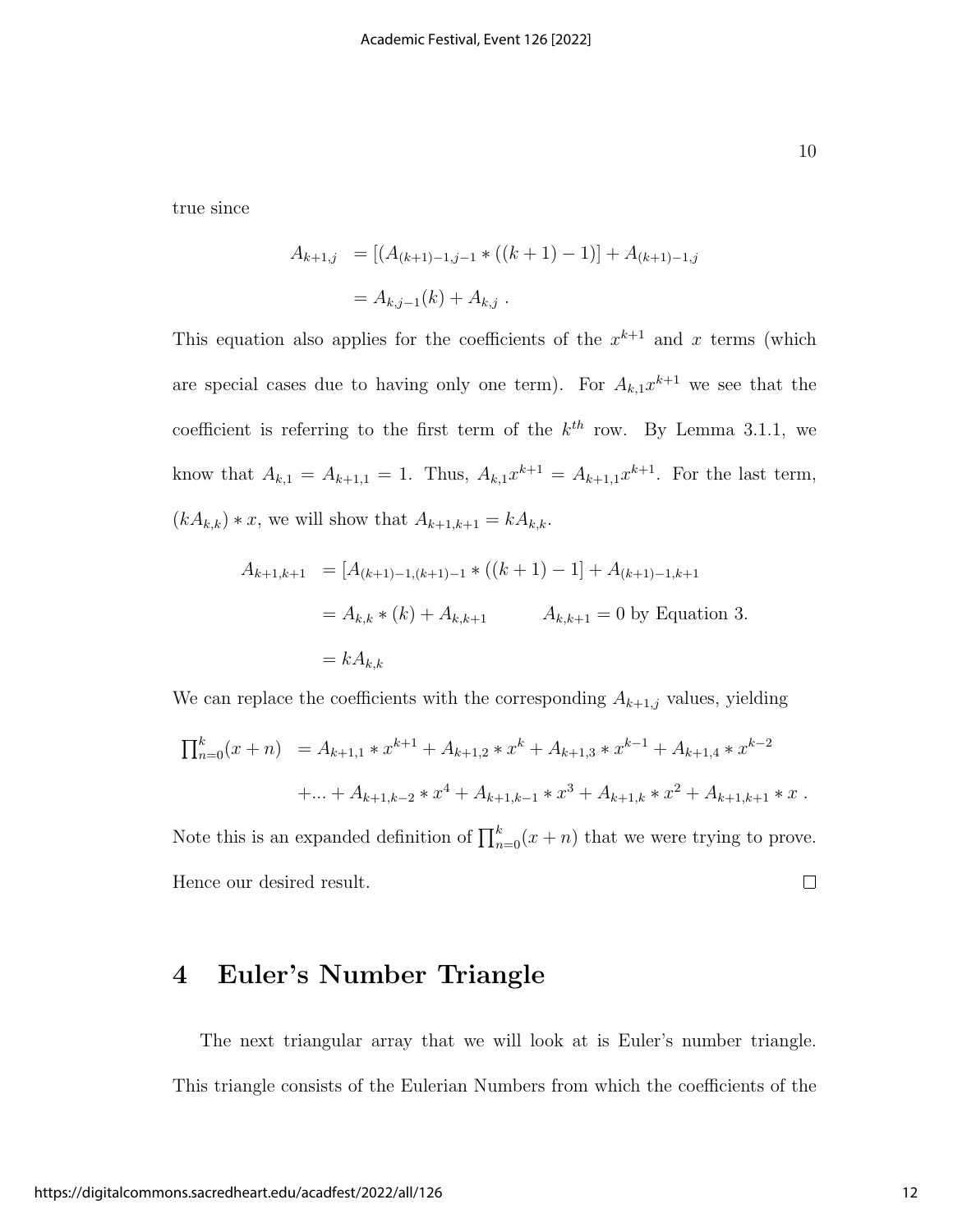Eulerian Polynomials are derived from (the Eulerian Numbers are only part of the coefficient). Although interesting, we will not be exploring Eulerian polynomials within the scope of this paper (see [2]). Instead, we will look at the relationship between the entries of the triangle and Eulerian Numbers which we will define in Section 4.2. Before looking at Eulerian Numbers, we will look at patterns contained within the triangle. The first five rows of this array are below.



We will define this triangle by the recursive equation

$$
B_{i,j} = [B_{i-1,j-1} * (i - j + 1)] + B_{i-1,j} * (j) \text{ where } B_{1,1} = 1.
$$

#### 4.1 Specific Entries

Similar to the patterns found in the Factorial Triangle discussed in the previous section, there are several patterns that can be noticed in Euler's number triangle. These patterns also remain specific to certain entries. For example, just by looking at the triangular array, we notice that it appears that the first and last entry of every row is one. However, to prove that this pattern continues for all rows, we will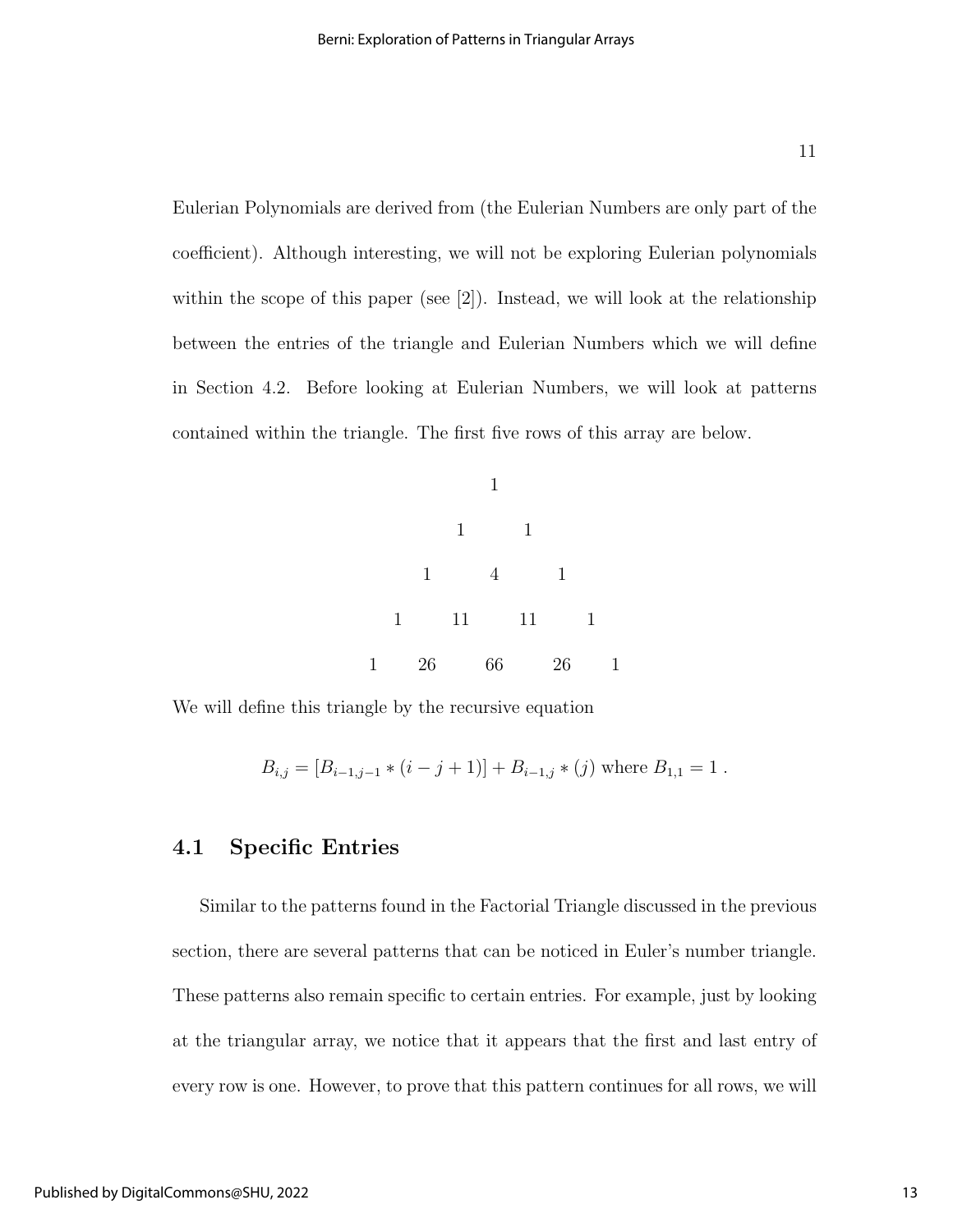$\Box$ 

consider each pattern independently. We also notice that each row is symmetric.

The first pattern we will prove is that the initial entry of each row of the array will be one. As a formula, we will show that  $B_{i,1} = 1$  for all  $i \geq 1$ .

**Lemma 4.1.1**  $B_{i,1} = 1$  for all  $1 \ge 1$ .

*Proof.* We will prove this directly. Let us consider  $B_{i,1}$ ,  $i \geq 1$ .

$$
B_{i,1} = [B_{i-1,0} * (i)] + B_{i-1,1} * (1)
$$

$$
= [0] + B_{i-1,1}
$$

$$
= B_{i-1,1}
$$

Since this is true for all  $i \geq 1$ , we find

$$
B_{i,1} = B_{i-1,1} = B_{i-2,1} = \dots = B_{1,1} = 1.
$$

Hence our desired result.

Now we will prove that each row is symmetric.

**Theorem 4.1.2**:  $B_{i,j} = B_{i,i-j+1}$  for all  $i, j \ge 1$ .

Proof. We will proceed with proof by induction.

Base Case: The first row is trivial because there is only one entry. Thus, we will investigate and check that  $B_{2,1} = B_{2,(2-1+1)} = B_{2,2}$ . By Lemma 4.1.1  $B_{2,1}$ . Let us consider  $B_{2,2}$ .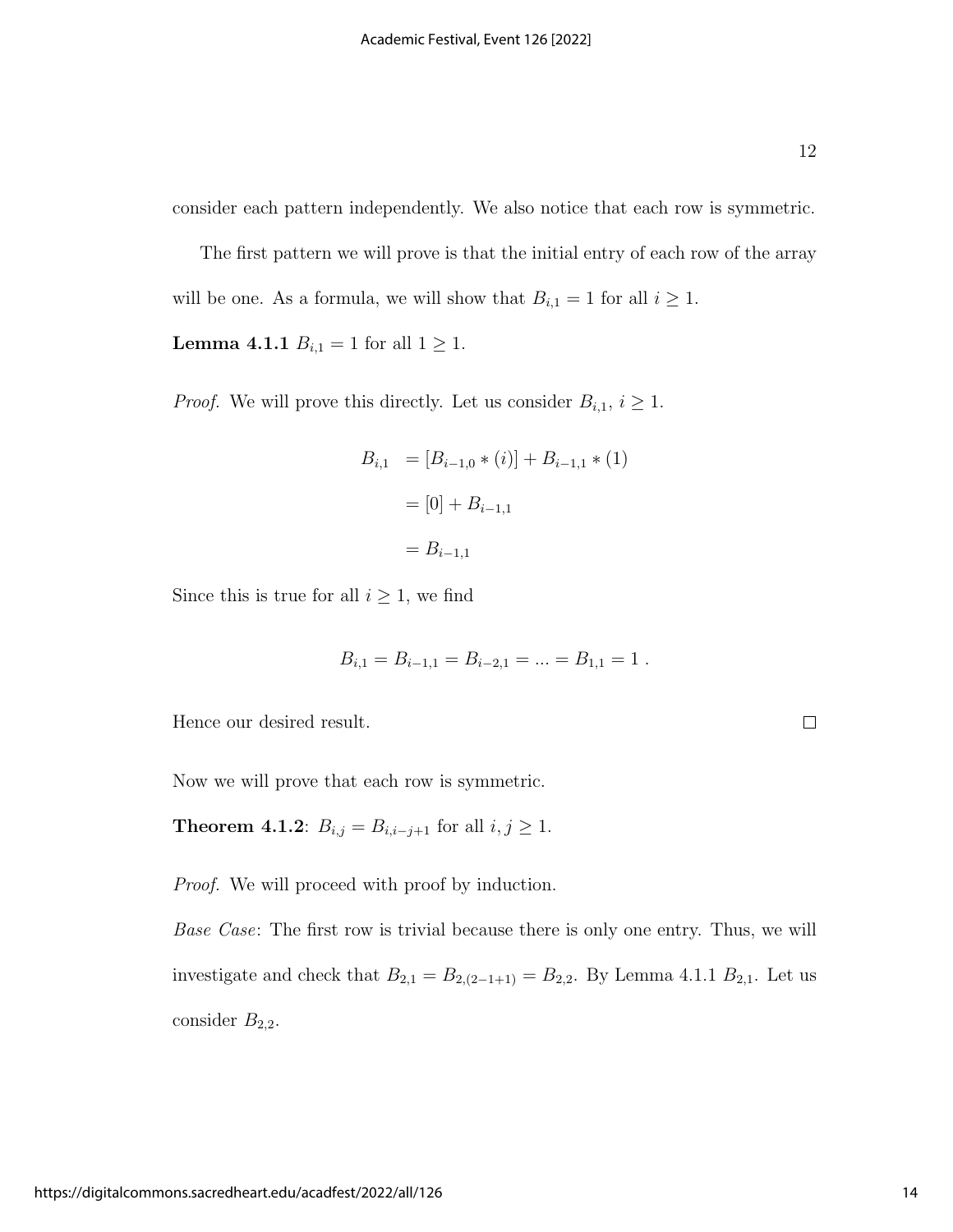13

$$
B_{2,2} = (B_{2-1,2-1} * (2 - 2 + 1)) + B_{2-1,2} * (2)
$$
  
=  $(B_{1,1} * (1)) + B_{1,2}$   $B_{1,2} = 0$  by Equation 3  
=  $(1 * 1) + (0 * 2)$   
 $B_{2,2} = 1$ 

Since  $B_{2,1} = B_{2,(2-1+1)} = B_{2,2}$ , our base case is true.

Induction Hypothesis: Let  $k \in \mathbb{N}$ ,  $k > 0$  and suppose  $B_{k,j} = B_{k,k-j+1}$ . We will show that  $B_{k+1,j} = B_{k+1,(k+1)-j+1} = B_{k+1,k-j+2}$ .

First we evaluate  $B_{k+1,j}$ 

$$
B_{k+1,j} = (B_{(k+1)-1,j-1} * ((k+1) - j + 1)) + B_{k+1-1,j} * j
$$
  
=  $(k - j + 2) * B_{k,j-1} + j * B_{k,j}$ 

Then we will evaluate  $B_{k+1,k-j+2}$ .

$$
B_{k+1,k-j+2} = [B_{(k+1)-1,(k-j+2)-1)} * ((k+1) - (k-j+2) + 1)]
$$

$$
+ B_{(k+1)-1,k-j+2} * (k-j+2)
$$

$$
= j * B_{k,k-j+1} + (k-j+2) * B_{k,k-j+2}
$$

 $B_{k,k-j+1} = B_{k,j}$  by the Induction Hypothesis

$$
= j * B_{k,j} + (k - j + 2) * B_{k,k-j+2}
$$

 $B_{k,j-1} = B_{k,k-j+2}$  by the Induction Hypothesis

$$
= j * B_{k,j} + (k - j + 2) * B_{k,j-1}
$$

We note that this last line is equal to our expression for  $B_{k+1,j}$  above. Hence our desired result.  $\Box$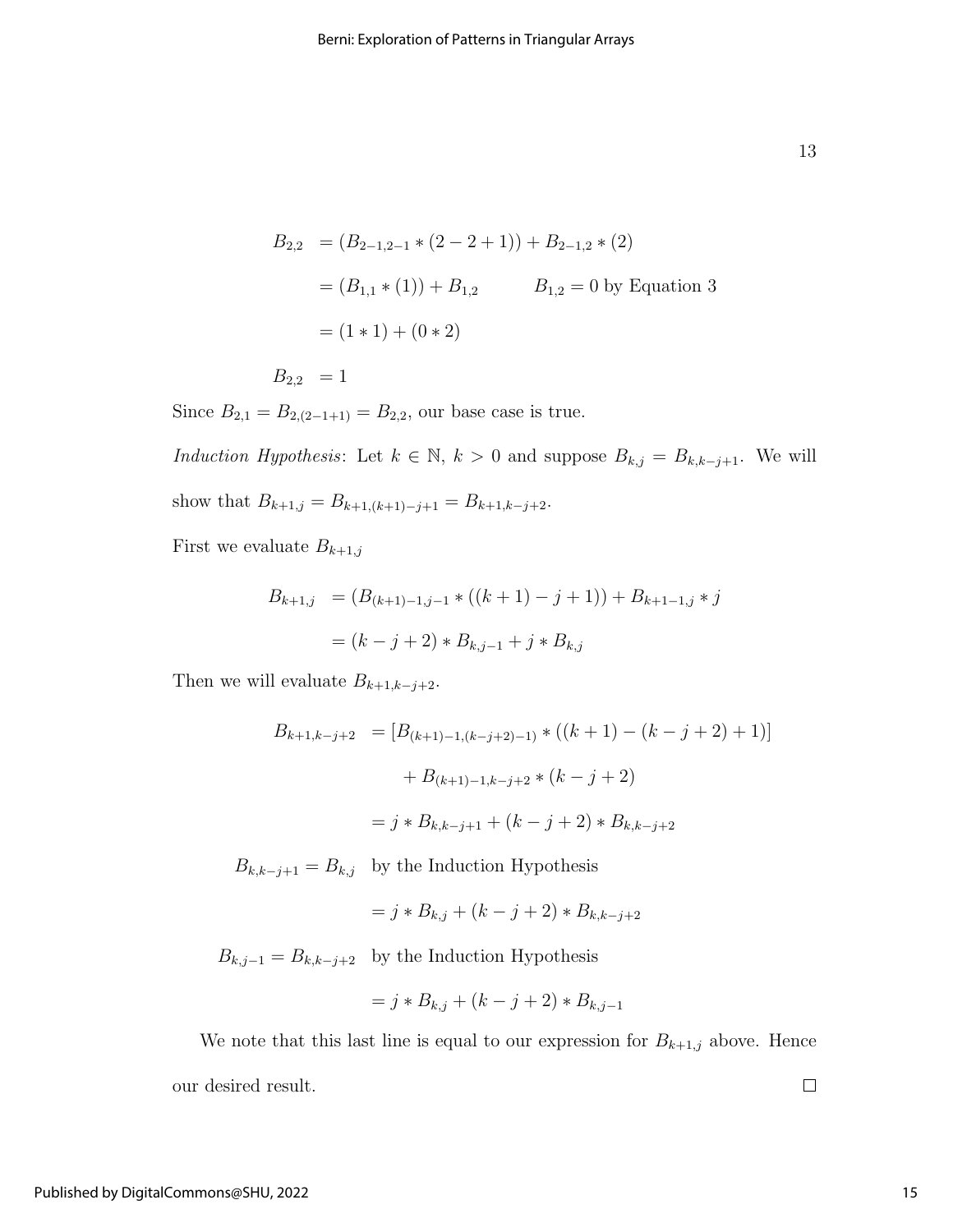Combining Lemma 4.1.1 and Theorem 4.1.2, we notice that the last entry in every row is one, giving us the next corollary.

Corollary 4.1.3:  $B_{i,i} = 1$  for all  $i \geq 1$ .

*Proof.* From Lemma 4.1.1, we know that  $B_{i,1} = 1$  for all  $i \geq 1$ . Theorem 4.1.2 shows that  $B_{i,i} = B_{i,i-i+1} = B_{i,1}$ . Thus,  $B_{i,i} = B_{i,1} = 1$  for all  $i \ge 1$ .  $\Box$ 

#### 4.2 Generalized Patterns

Aside from the patterns relating to specific entries discussed in the previous section, Euler's Number Triangle also has other patterns that are more generalized. This includes a pattern regarding the sum of all the entries in a row as well as another equation which models the entries of Euler's Number Triangle.

The first of these broader patterns that we will investigate is that the sum of all of the entries of a row equals the factorial of the row. In other words, if we add up all the entries of a row, it is equal to the factorial of the row number.

Example 4.2.1 Let us consider the fourth row as an example of this proposed equation. Thus we have

$$
\sum_{j=1}^{4} B_{4,j} = B_{4,1} + B_{4,2} + B_{4,3} + B_{4,4}
$$

$$
= 1 + 11 + 11 + 1
$$

$$
= 24 = 4!
$$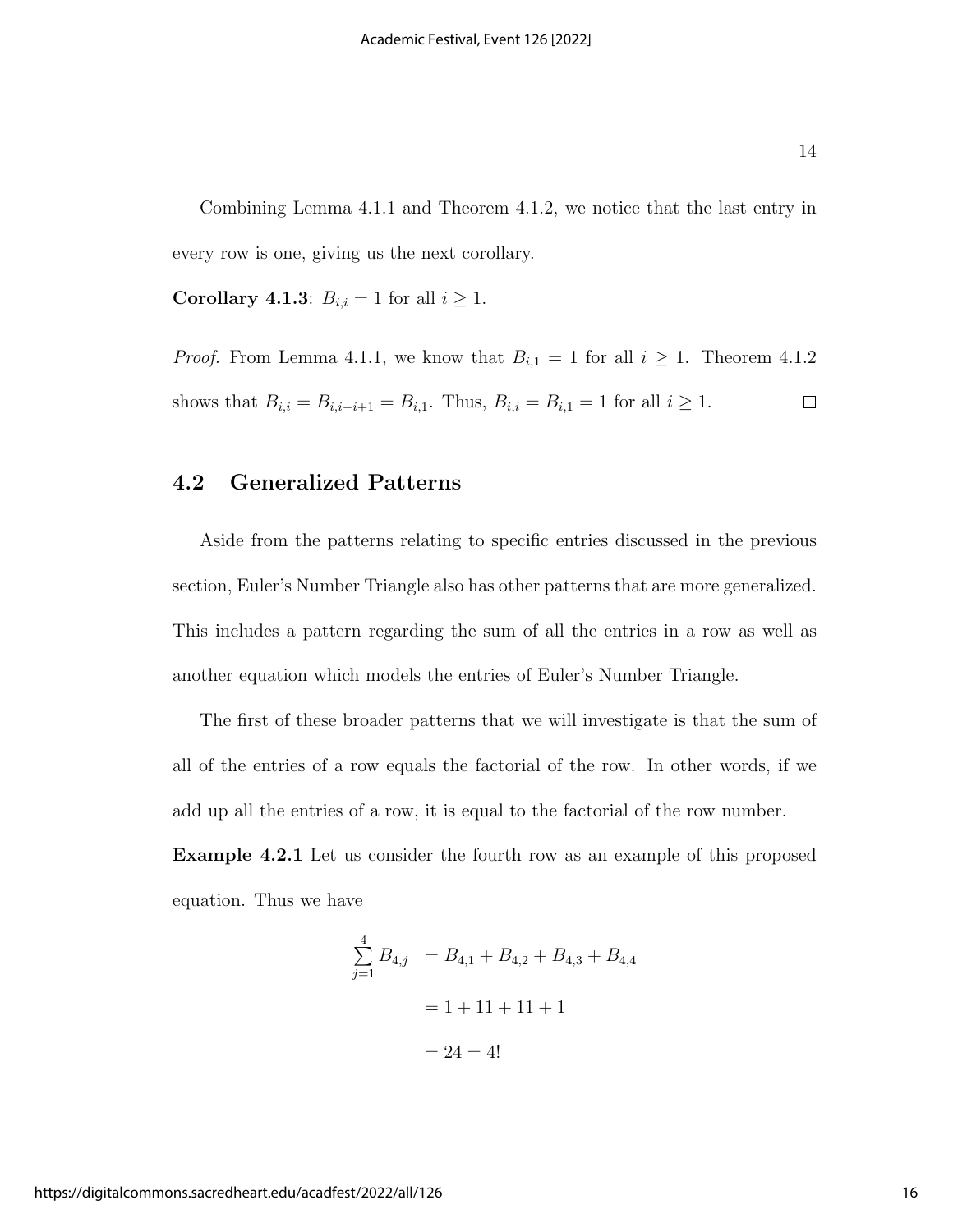Observe that the sum of the entries of the fourth row of Euler's Number Triangle equals 4! which is our desired result.

**Theorem 4.2.2** 
$$
\sum_{j=1}^{i} B_{i,j} = B_{i,1} + B_{i,2} + ... + B_{i,i} = i!
$$
.

Proof. We will proceed with proof by induction.

*Base Case*: By definition  $B_{1,1} = 1$ . We know that  $1! = 1$ , hence the pattern holds for the first row.

Induction Hypothesis: Let  $k \in \mathbb{N}$ ,  $k > 0$  and suppose

$$
\sum_{j=1}^{k} B_{k,j} = B_{k,1} + B_{k,2} + \dots + B_{k,k} = k!
$$

We will show

$$
\sum_{j=1}^{(k+1)} B_{k+1,j} = B_{k+1,1} + B_{k+1,2} + \ldots + B_{k+1,k} + B_{k+1} = (k+1)!.
$$

We start with the equation

$$
\sum_{j=1}^{(k+1)} B_{k+1,j} = B_{k+1,1} + B_{k+1,2} + \dots + B_{k+1,k} + B_{k+1,k+1}
$$

Recall that our recursive formula says

$$
B_{k+1,j} = [B_{(k+1)-1,j-1} * ((k+1) - j + 1)] + B_{(k+1)-1,j} * (j)
$$
  
= 
$$
[B_{k,j-1} * (k - j + 2)] + (j)B_{k,j}.
$$

Using this general equation, we will substitute the values of  $B_{k+1,j}$  in our original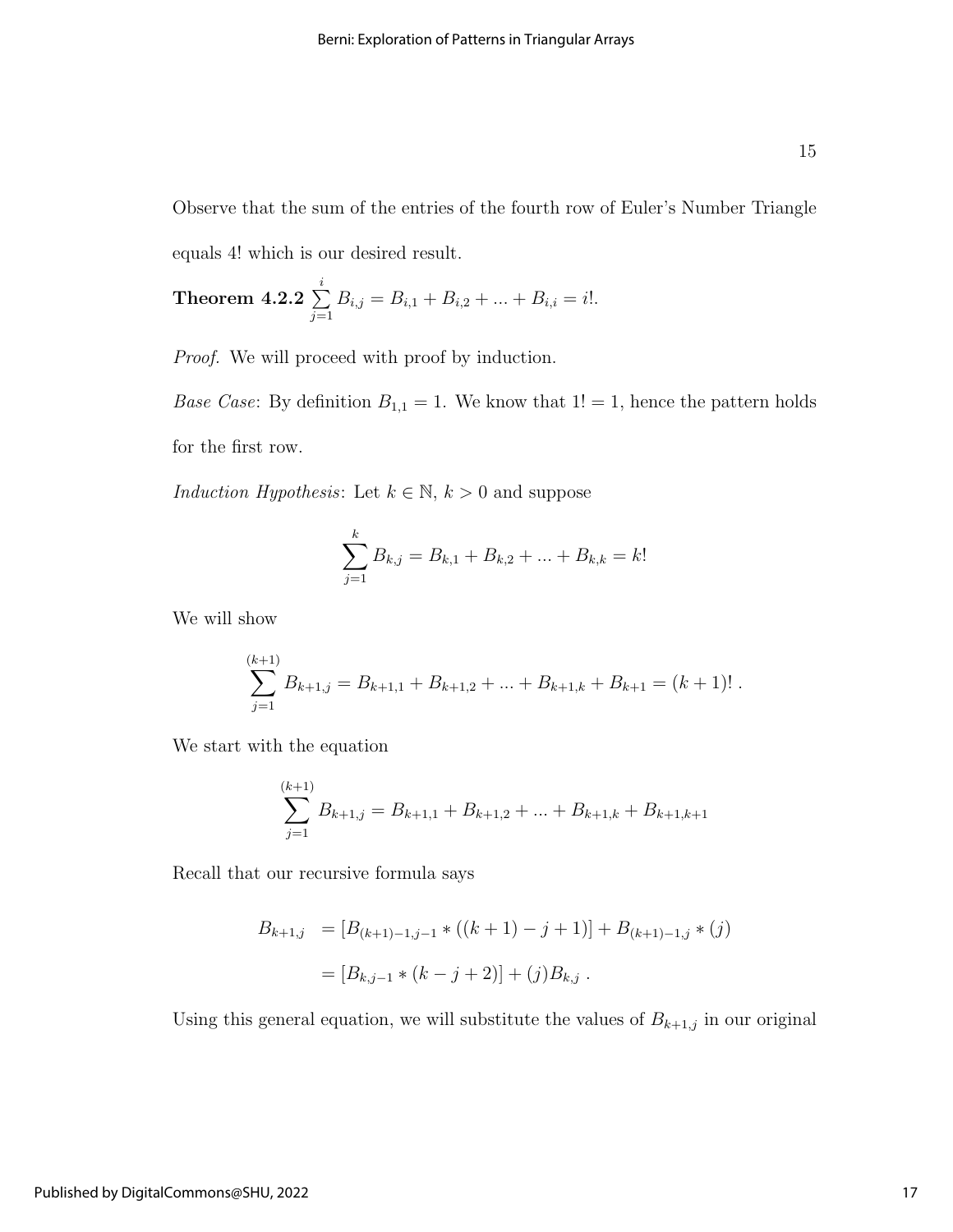summation equation.

$$
\sum_{j=1}^{(k+1)} B_{k+1,j} = B_{k,0}(k+1) + (1)B_{k,1} + kB_{k,1} + 2B_{k,2} + B_{k,2}(k-1) + 3B_{k,3}
$$
  
+ ... +  $3B_{k,k-2} + (k-1)B_{k,k-1} + 2B_{k,k-1} + kB_{k,k}$   
+  $B_{k,k} + (k+1)B_{k,k+1}$ 

 $B_{k,0} = 0$  and  $B_{k,k+1} = 0$  because of Equations 2 and 3, respectively. Thus our equation becomes

$$
= (k+1)B_{k,1} + (2 + (k-1))B_{k,2} + \dots + ((k-1) + 2)B_{k,k-1}
$$
  
+  $(k+1)B_{k,k}$   
=  $(k+1)B_{k,1} + (k+1)B_{k,2} + \dots + (k+1)B_{k,k-1} + (k+1)B_{k,k}$   
=  $(k+1) * (B_{k,1} + B_{k,2} + \dots + B_{k,k-1} + B_{k,k})$   
=  $(k+1) * k!$  by the Induction Hypothesis  
=  $(k+1)!$ 

(k +1) Thus we have shown if  $\sum_{k=1}^{k}$  $B_{k,j} = k!$  then  $\sum$  $B_{k+1,j} = (k+1)!$ . Hence our  $j=1$  $j=1$ desired result.  $\Box$ 

Similar to the Factorial Triangle, there is another equation that models the entries of this triangular array. The other equation that models the entries of this triangular array is a summation equation which produces Euler's numbers. Euler's numbers count the number of permutations of length i with  $j-1$  accents [7]. Permutations refer to the ways which i numbers can be ordered, while  $j - 1$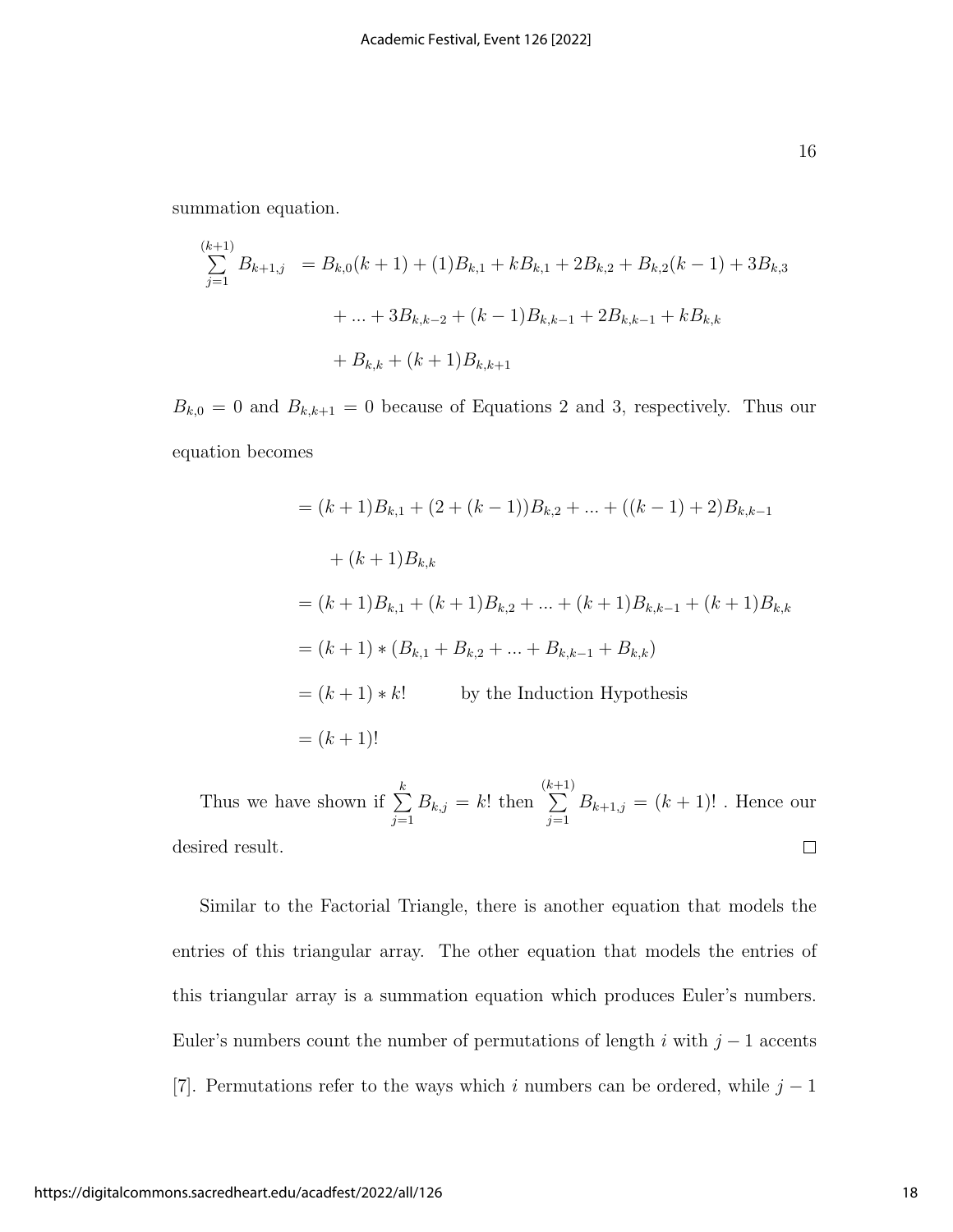accents refers to the number of occurrences where the next number is greater than the previous number [8]. The number of permutations with i digits and  $j-1$ 

accents is

$$
\sum_{k=0}^{j-1} (-1)^k * {\binom{i+1}{k}} * (j-k)^i . [7]
$$

We will prove that the  $B_{i,j}$  entry of the triangle equals the value of the summation equation. Before we do that, let's look at an example.

Example 4.2.3 For example, consider the possible permutations of length 3.

| (1, 2, 3) | 2                |
|-----------|------------------|
| (1, 3, 2) | 1                |
| (2, 3, 1) | 1                |
| (2, 1, 3) | 1                |
| (3, 1, 2) | 1                |
| (3, 2, 1) | $\left( \right)$ |

Note above that there is one permutation with two accents, four permutations with one accent, and one permutation with no accents. Using the notation used for our array (noting that the number of permutations must be shifted by  $+1$  to account for our naming conventions) we see the above results can be written as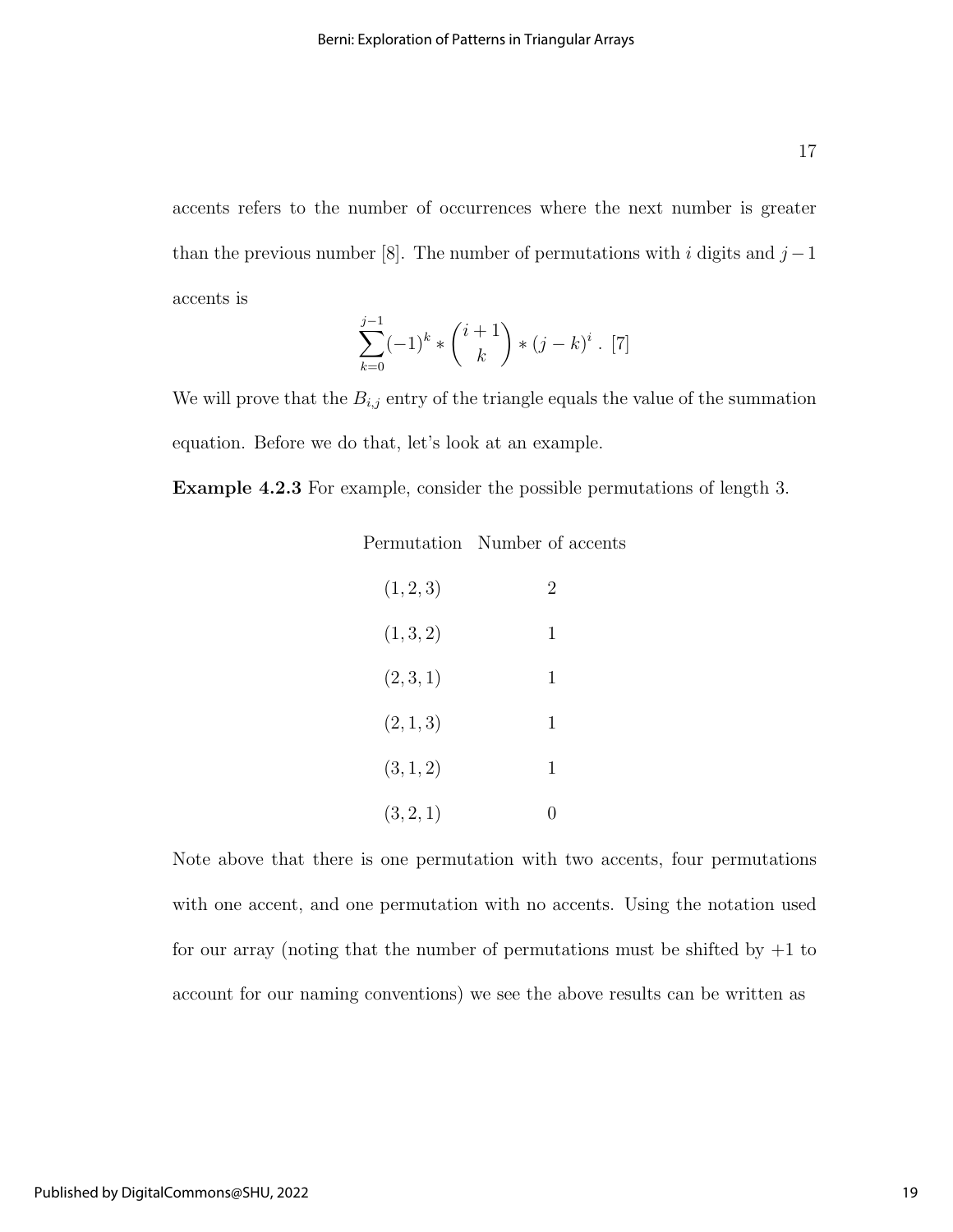18

 $B_{3,1} = 1$  $B_{3,2} = 4$  $B_{3,3} = 1$ 1 1 1 1 4 1 1 11 11 1

These results correspond to the third row of Euler's Number Triangle, as noted in bold above. Furthermore we see this matches the summation as

$$
B_{3,1} = \binom{4}{0} 1^3 \qquad B_{3,2} = \binom{4}{0} 2^3 - \binom{4}{1} 1^3 \qquad B_{3,3} = \binom{4}{0} 3^3 - \binom{4}{1} 2^3 + \binom{4}{2} 1^3
$$
  
= 1 = 8 - 4 = 27 - 32 + 6  
= 4 = 1

Before we prove that the entries in Euler's Triangle match Euler's Numbers, let's recall the combinatorical result [8] below:

$$
\begin{pmatrix} j \\ k \end{pmatrix} + \begin{pmatrix} j \\ k+1 \end{pmatrix} = \begin{pmatrix} j+1 \\ k+1 \end{pmatrix}.
$$
 (4)

We will also use a summation result from Ruiz's paper [3]. His Corollary 2 states: For all integers  $i \geq 0$  and for all real numbers  $x$ 

$$
\sum_{k=0}^{i} (-1)^k * {i \choose k} * (x-k)^{i-j} = 0 \quad 1 \le j \le i.
$$

We can adjust this to match our needs by replacing i with  $i + 1$ , setting  $j = 1$ , and defining  $x = i$ . This results in the following equation which we will use in our next proof.

$$
\sum_{k=0}^{i+1} (-1)^k * \binom{i+1}{k} * (i-k)^i = 0.
$$
 (5)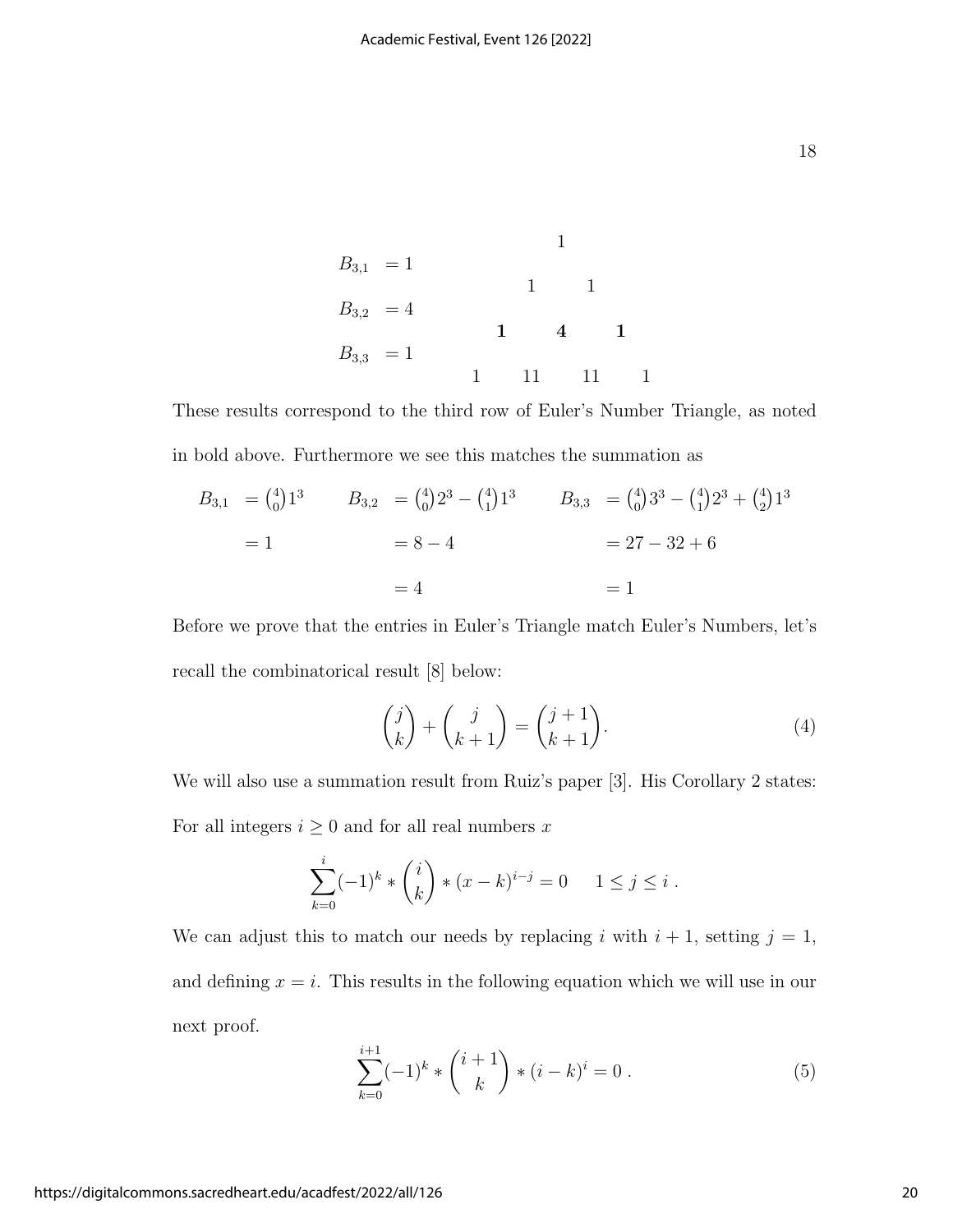#### Theorem 4.2.4:

$$
B_{i,j} = \sum_{k=0}^{j-1} (-1)^k * {i+1 \choose k} * (j-k)^i \quad \text{for all } i, j \ge 1.
$$

*Proof.* We will proceed with proof by induction where induction is performed on the diagonals of Euler's triangle which are formed by the entries with the same  $j$ values. In our induction hypothesis we will assume its true for the  $j<sup>th</sup>$  diagonal then prove it is true for the  $(j + 1)^{st}$  diagonal. To do so, we need to know that it is true for the first element in the  $(j + 1)^{st}$  diagonal. Then we will prove that if it is true for some element in the  $(j + 1)^{st}$  diagonal (say the  $m^{th}$  row), then it will be true for the next element in the diagonal (which would be in the  $(m+1)^{st}$ row). Thus for our base case we need to show it is true for the first diagonal,  $B_{i,1}$ for all  $i$ , and also that it is true for the first entry of the remaining diagonals (the last entry of every row),  $B_{i,i}$  for all i.

*Base Case:* For our base case, we will consider two values,  $B_{i,1}$  and  $B_{i,i}$ , since both are required by our induction hypothesis. By Euler's Number Triangle, both of these values should equal one. We will first consider  $B_{i,1}$ .

$$
\sum_{k=0}^{1-1} (-1)^k * {\binom{i+1}{k}} * (1-k)^i = \sum_{k=0}^{0} (-1)^k * {\binom{i+1}{k}} * (1-k)^i
$$

$$
= (-1)^0 * {\binom{i+1}{0}} * (1-0)^i
$$

 $\binom{i+1}{0}$  $\binom{+1}{0} = 1$  by combinatoric rules and  $1^i = 1$  for all  $i \ge 1$ 

 $= 1 * 1 * 1$ 

$$
= 1 = B_{i,1}
$$
 by Lemma 4.1.1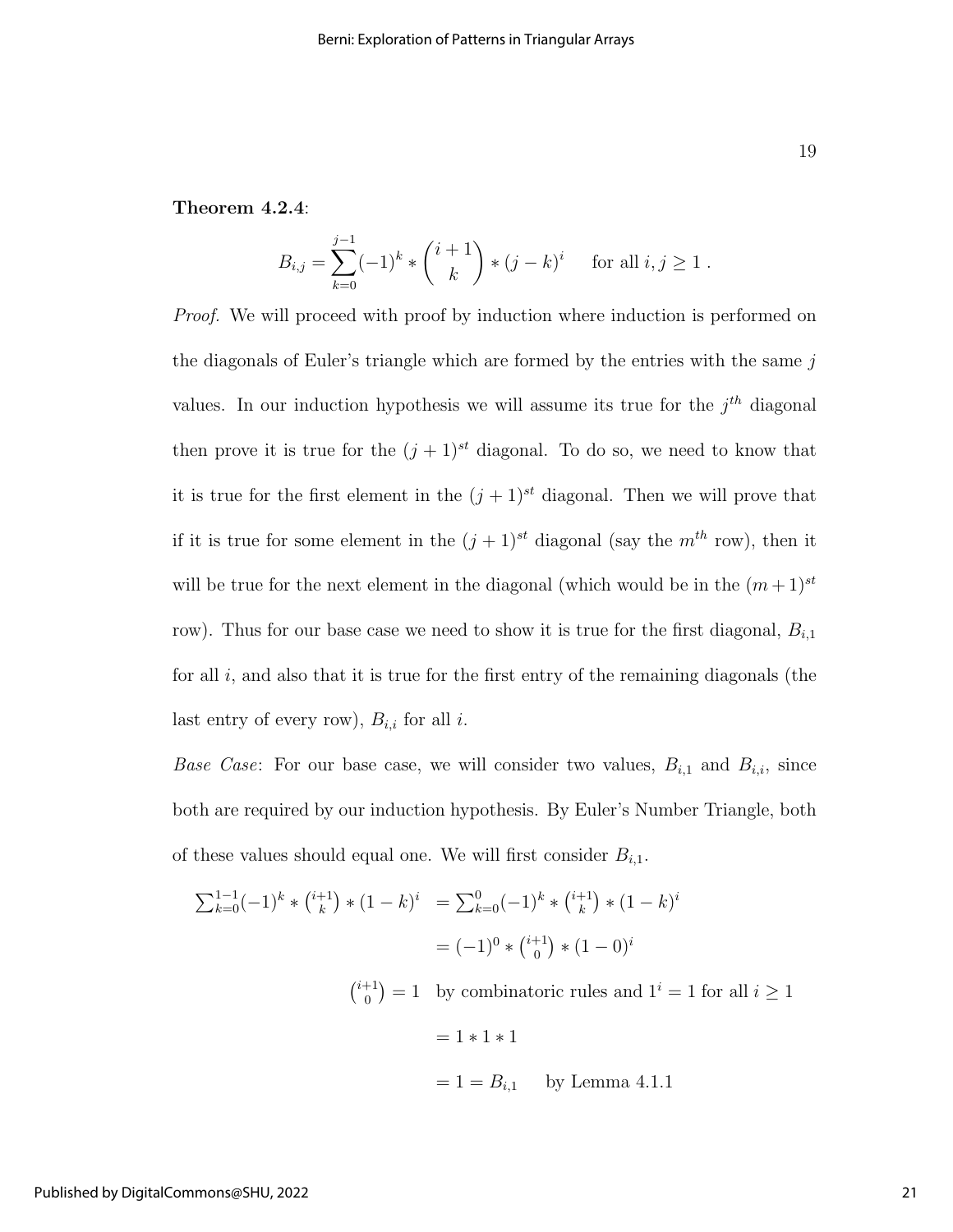Thus  $\sum_{k=0}^{0} (-1)^k * \binom{i+1}{k}$  $(k)$  \*  $(1-k)^i = B_{i,1}$ . Therefore this base case is true.

Next we will consider the summation equation for  $B_{i,i}$  and show that it equals  $B_{i,i} = 1$ . We will do this by initially considering the sum to  $i + 1$ ,  $\sum_{k=0}^{i+1} (-1)^k *$  $\binom{i+1}{k}$  $(k)$  \*  $(i - k)^i$ . By Equation 5 above we know that this sum equals 0. Now we can manipulate the sum to get

$$
0 = \sum_{k=0}^{i+1} (-1)^k \binom{i+1}{k} (i-k)^i = \left[ \sum_{k=0}^{i-1} (-1)^k \binom{i+1}{k} (i-k)^i \right] + (-1)^i \binom{i+1}{i} (i-i)^i
$$

$$
+ (-1)^{i+1} \binom{i+1}{i+1} (i-(i+1)^i)
$$

$$
= \left[ \sum_{k=0}^{i-1} (-1)^k \binom{i+1}{k} (i-k)^i \right] + (-1)^i \binom{i+1}{i} * 0^i
$$

$$
+ (-1)^{i+1} (1)(-1)^i
$$

 $\binom{i+1}{i+1} = 1$  by combinatoric rules

$$
= \left[\sum_{k=0}^{i-1} (-1)^k \binom{i+1}{k} (i-k)^i\right] + 0 + (-1)^{2i+1}
$$

 $\mathbf 1$ 

 $(-1)^{2i+1} = -1$  for all  $i \ge 1$  because  $(2i + 1)$  will always be odd

$$
= \sum_{k=0}^{i-1} (-1)^k {i+1 \choose k} (i-k)^i -
$$
  

$$
1 = \sum_{k=0}^{i-1} (-1)^k {i+1 \choose k} (i-k)^i
$$

Therefore  $\sum_{k=0}^{i-1}(-1)^k\binom{i+1}{k}$  $(k)$ <sup>+1</sup> $(k)$ <sup>i</sup> = 1 =  $B_{i,i}$  by Corollary 4.1.3. Thus, both of our base cases are true.

Induction Hypothesis: We will perform induction on the diagonals of Euler's Triangle. Thus we will assume that it is true on the  $j<sup>th</sup>$  diagonal and show it is true for the  $(j + 1)^{st}$  diagonal. Let  $i, j \in \mathbb{N}$ , and suppose

$$
B_{i,j} = \sum_{k=0}^{j-1} (-1)^k * {i+1 \choose k} * (j-k)^i
$$
 for all  $i \ge j$ .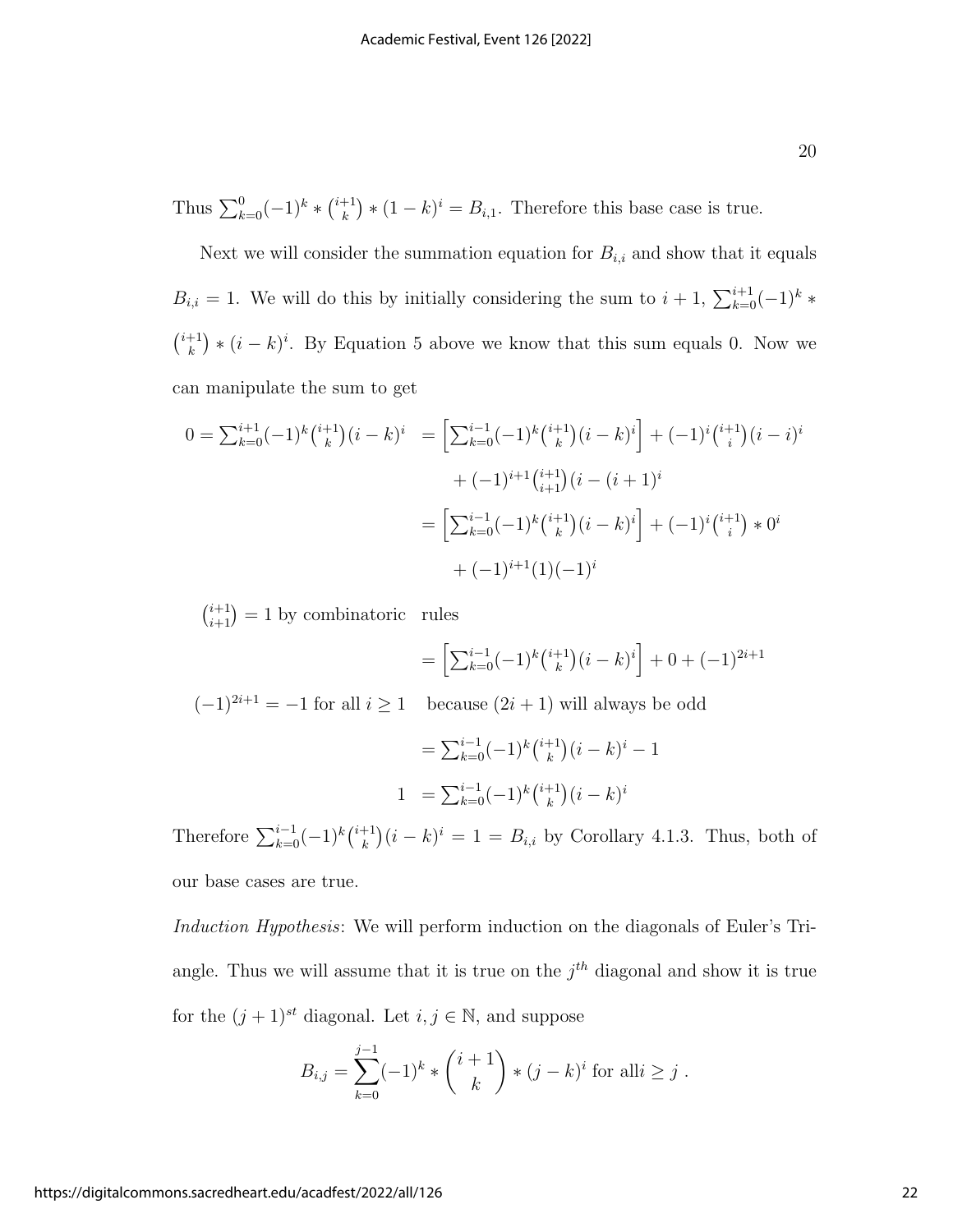To prove it is true for the  $(j+1)^{st}$  diagonal we will also assume the equation holds for the  $m^{th}$  row of the  $(j + 1)^{st}$  diagonal where  $m \ge j + 1$ . Thus we will also suppose that

$$
B_{m,j+1} = \sum_{k=0}^{j} (-1)^k * {m+1 \choose k} * (j+1-k)^m.
$$

We will now show the equation must hold for the remaining terms in the  $(j+1)^{st}$ diagonal. Thus we will show

$$
B_{m+1,j+1} = \sum_{k=0}^{j} (-1)^k {m+2 \choose k} (j+1-k)^{m+1}.
$$

$$
B_{m+1,j+1} = [B_{(m+1)-1,(j+1)-1} * ((m+1) - (j+1) + 1)] + B_{(m+1)-1,j+1}(j+1)
$$
  
=  $(m-j+1)B_{m,j} + (j+1)B_{m,j+1}$ 

By the two Induction Hypotheses we have

$$
= \left[\sum_{k=0}^{j-1}(-1)^k * \binom{m+1}{k} * (j-k)^m\right](m-j+1)
$$
  
+ 
$$
\left[\sum_{k=0}^{j}(-1)^k * \binom{m+1}{k} * (j+1-k)^m\right](j+1)
$$
  
= 
$$
\left[\binom{m+1}{0}(j^m) - \binom{m+1}{1}(j-1)^m + \binom{m+1}{2}(j-2)^m\right.
$$
  
- ...
$$
(-1)^{j-1}\binom{m+1}{j-1}(-1)^m\left[(m-j+1)\right]
$$
  
+ 
$$
\left[\binom{m+1}{0}(j+1)^m - \binom{m+1}{1}(j^m) + \binom{m+1}{2}(j-1)^m\right]
$$
  
- ...
$$
(-1)^j \binom{m+1}{j-1}(1)^m\left[(j+1)\right]
$$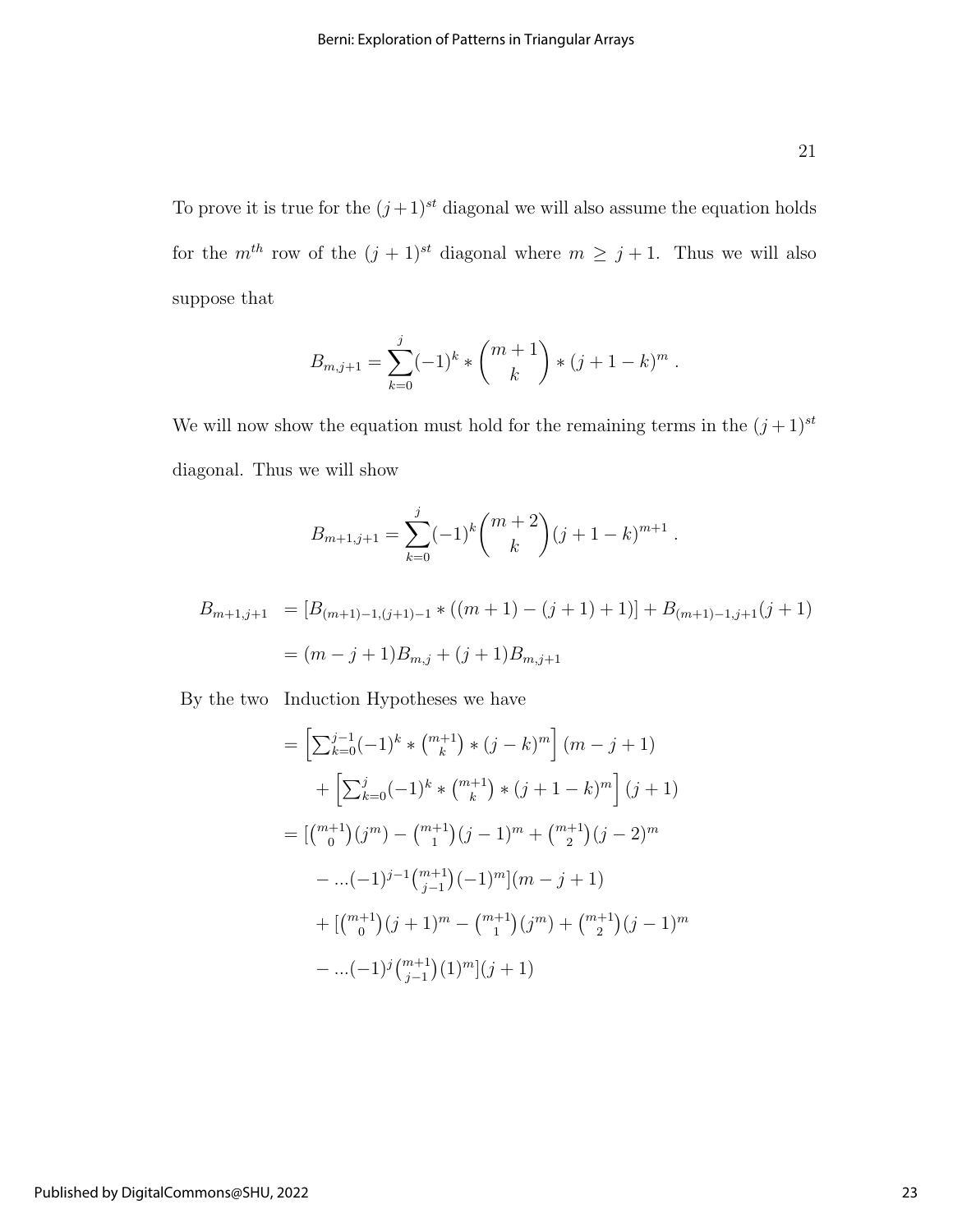$$
= [{{m+1} \choose 0}(j^m)(m-j+1) - {{m+1} \choose 1}(j-1)^m(m-j+1)
$$
  
+ 
$$
{m+1 \choose 2}(j-2)^m(m-j+1) - ...(-1)^{j-1} {m+1 \choose j-1}(-1)^m(m-j+1)]
$$
  
+ 
$$
[{{m+1} \choose 0}(j+1)^m(j+1) - {{m+1} \choose 1}(j^m)(j+1) + {{m+1} \choose 2}(j-1)^m(j+1)]
$$
  
- ...(-1)<sup>j</sup> 
$$
{m+1 \choose j-1}(1)^m(j+1)]
$$

We can pair the elements by their  $(j - k)$  exponents such that they have the following form for  $0\leq k\leq j-1:$ 

$$
(-1)^k {m+1 \choose k} (j-k)^m (m-j+1) + (-1)^{k+1} {m+1 \choose k+1} (j-k)^m (j+1) .
$$

The only term that cannot be paired this way is the  $\binom{m+1}{0}(j+1)^m(j+1)$  term from above. However, observe that  $\binom{m+1}{0}(j+1)^m(j+1) = \binom{m+1}{0}(j+1)^{m+1}$ . Since  $\binom{r}{0}$  $\binom{r}{0} = 1$  for all natural numbers r, we have  $\binom{m+1}{0}(j+1)^{m+1} = \binom{m+2}{0}(j+1)^{m+1}$ , which is the first term of our desired result (when  $k = 0$ ). We will now manipulate the sum of each pair above to show we get the rest of our desired result. We notice that the two pieces that are paired together will always have opposite signs since the negative ones will have exponents of opposite parity. Thus,

$$
\pm {m+1 \choose k} (j-k)^m (m-j+1) \mp {m+1 \choose k+1} (j-k)^m (j+1)
$$
  
=  $(j-k)^m \left[ \pm {m+1 \choose k} (m-j+1) \mp {m+1 \choose k+1} (j+1) \right]$   
=  $(j-k)^m \left[ \pm {m+1 \choose k} m \mp {m+1 \choose k} j \pm {m+1 \choose k} \mp {m+1 \choose k+1} j \mp {m+1 \choose k+1} \right]$   
=  $(j-k)^m \left( \left[ \mp {m+1 \choose k} j \mp {m+1 \choose k+1} j \right] \pm {m+1 \choose k} m \pm {m+1 \choose k} \mp {m+1 \choose k+1} \right)$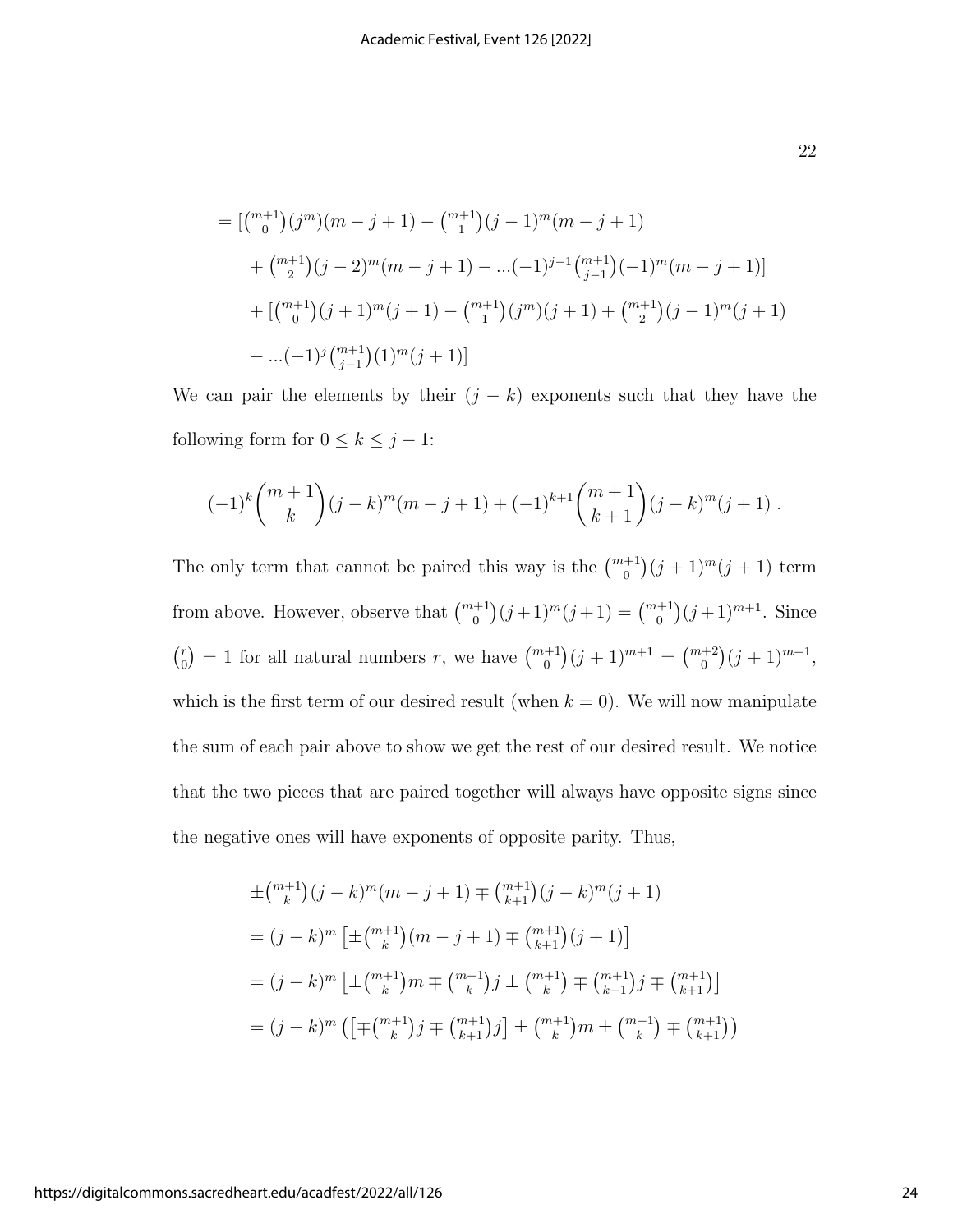Since  $\binom{m+1}{k+1} = -\binom{m+1}{k} + \binom{m+2}{k+1}$  by Equation 4,

$$
= (j - k)^m \left( \left[ \mp {m+1 \choose k} \mp {m+1 \choose k+1} \right] j \pm {m+1 \choose k} m \pm {m+1 \choose k} \mp \left[ - {m+1 \choose k} + {m+2 \choose k+1} \right] \right)
$$

Since  $\mp \binom{m+1}{k} \mp \binom{m+1}{k+1} = \mp \binom{m+2}{k+1}$  by Equation 4,

$$
= (j - k)^m \left( \mp {m+2 \choose k+1} j \pm {m+1 \choose k} m \pm {m+1 \choose k} \pm {m+1 \choose k} \mp {m+2 \choose k+1} \right)
$$
  
\n
$$
= (j - k)^m \left( \mp {m+2 \choose k+1} j \pm {m+1 \choose k} (m+2) \mp {m+2 \choose k+1} \right)
$$
  
\n
$$
= (j - k)^m \left( \mp {m+2 \choose k+1} j \pm \frac{(m+1)!(m+2)}{k!(m+1-k)!} \mp {m+2 \choose k+1} \right)
$$
  
\n
$$
= (j - k)^m \left( \mp {m+2 \choose k+1} j \pm \frac{(m+2)!}{k!(m+1-k)!} \cdot \frac{(k+1)}{(k+1)!} \mp {m+2 \choose k+1} \right)
$$
  
\n
$$
= (j - k)^m \left( \mp {m+2 \choose k+1} j \pm \frac{(m+2)!(k+1)}{(k+1)!(m+1-k)!} \mp {m+2 \choose k+1} \right)
$$
  
\n
$$
= (j - k)^m \left( \mp {m+2 \choose k+1} j \pm {m+2 \choose k+1} (k+1) \mp {m+2 \choose k+1} \right)
$$
  
\n
$$
= (j - k)^m \left( \mp {m+2 \choose k+1} j \pm {m+2 \choose k+1} k \right)
$$
  
\n
$$
= (j - k)^m \left( \mp {m+2 \choose k+1} (j - k) \right)
$$
  
\n
$$
= \mp {m+2 \choose k+1} (j - k)^{m+1}
$$

We note that ultimately the sign of this term is  $(-1)^{k+1}$  since it matches the sign of the second term in the original pairing. Thus we have

$$
B_{m+1,j+1} = \binom{m+2}{0} (j+1)^{m+1} + \sum_{k=0}^{j-1} (-1)^{k+1} \binom{m+2}{k+1} (j-k)^{m+1}.
$$

Shifting the index  $k$  by one in the summation gives us

$$
B_{m+1,j+1} = \binom{m+2}{0} (j+1)^{m+1} + \sum_{k=1}^{j} (-1)^k \binom{m+2}{k} (j-k+1)^{m+1}.
$$

Finally, combining these terms we get

$$
B_{m+1,j+1} = \sum_{k=0}^{j} (-1)^k {m+2 \choose k} (j-k+1)^{m+1},
$$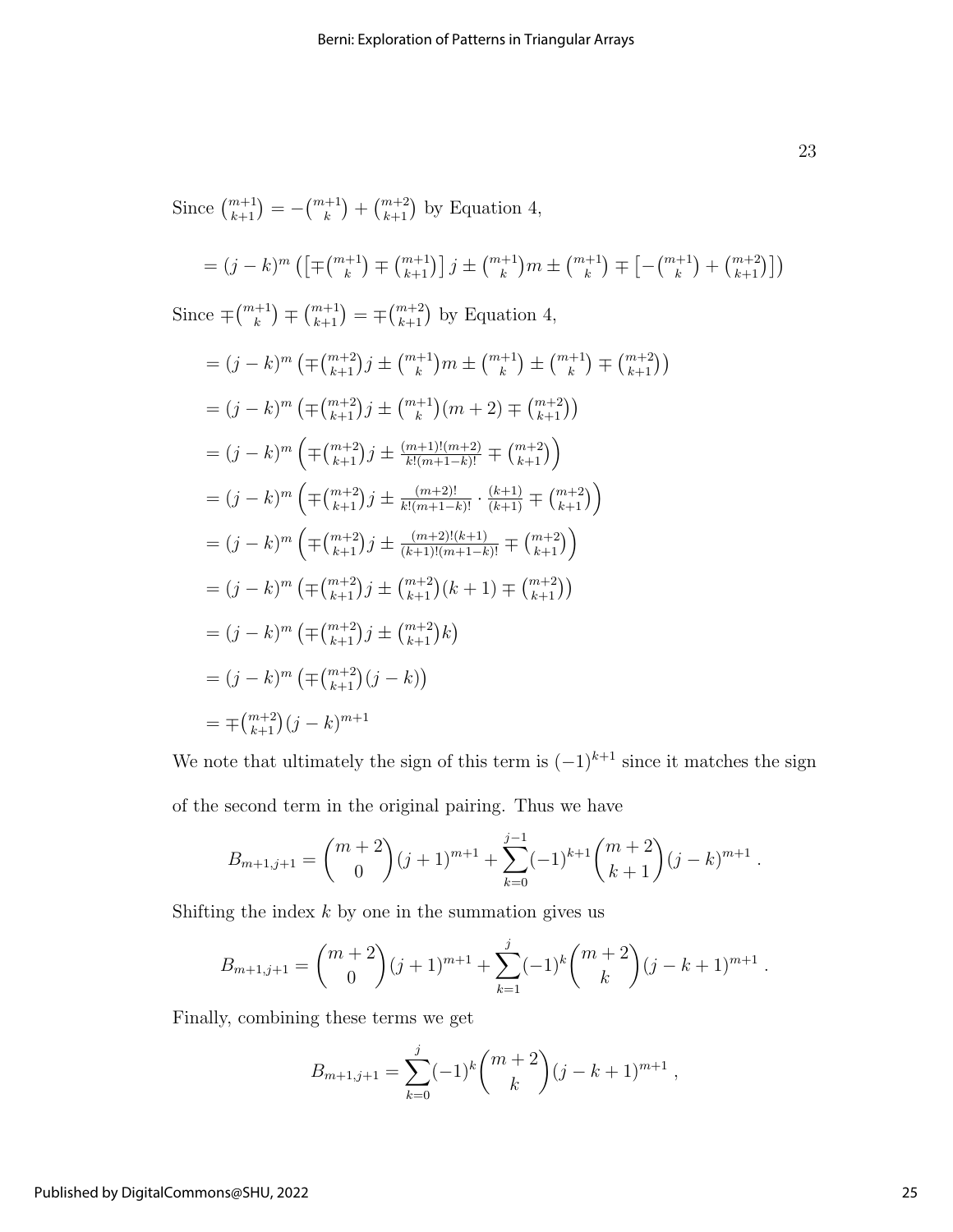$\Box$ 

which is our desired result.

## 5 Further Explorations

The patterns explored in this paper were constrained to those that can be discerned from the first few rows of the Factorial Triangle and Euler's Number Triangle. However, as previously mentioned, these arrays have corresponding polynomials. Possible further studies could be done in comparing the patterns from the array to patterns seen in the corresponding polynomial in a "line-byline" case. Another potential area of further study could include how do slight changes to the arrays affect the patterns. For example, how does changing the first entry to a number other than one affect the patterns? There is also room for further studies where the arrays contain negative entries and the patterns that may be seen then.

The final area of further study we can to discuss is patterns that may exist in later rows of Euler's Number Triangle and the Factorial Triangle. We showed that the patterns discussed here will work for any row (an value of  $i$ ). However, it is possible that at greater values of i that new patterns are introduced that are not seen at lower values of i.